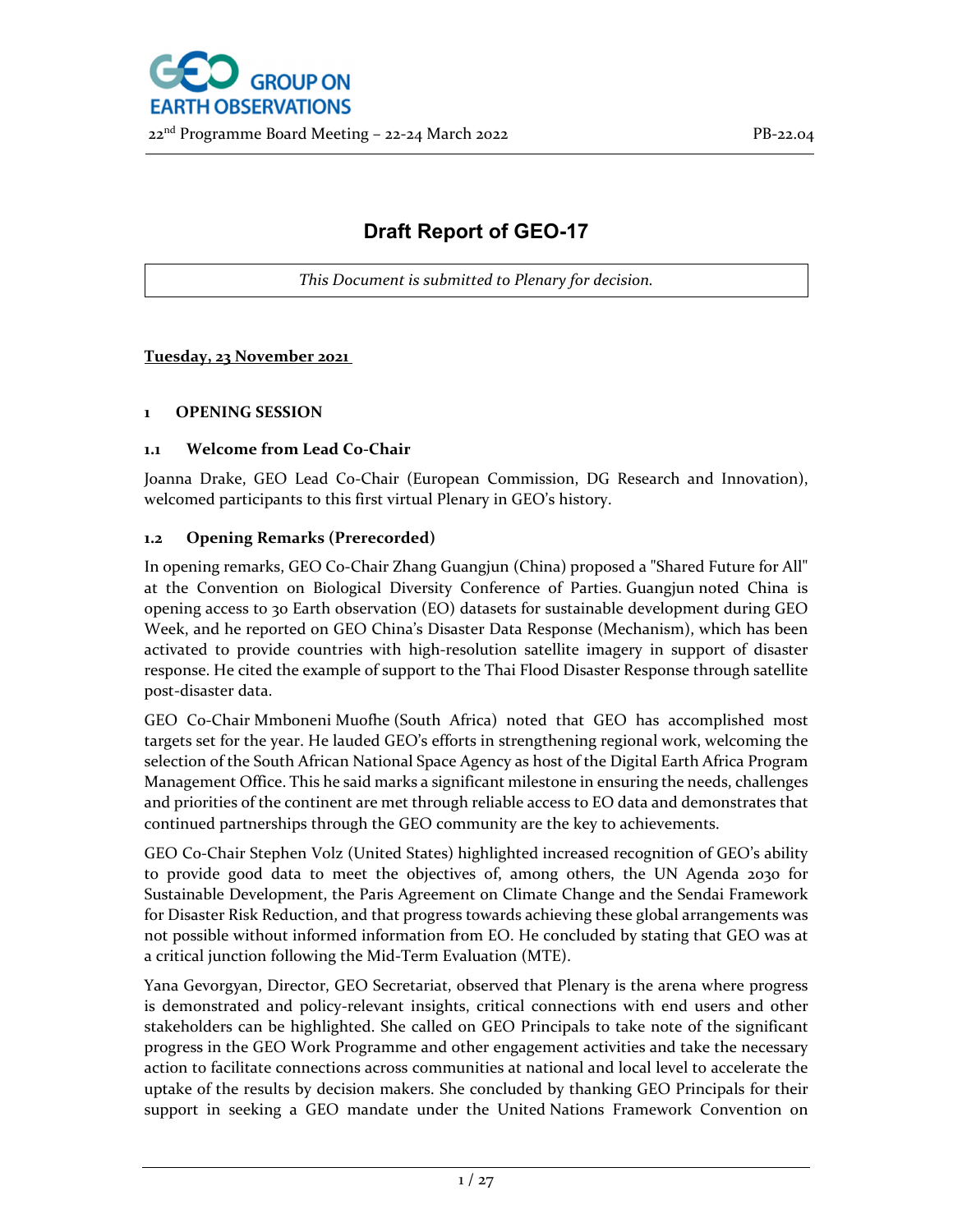Climate Change (UNFCCC), and emphasized that the MTE report lays groundwork for post‐2025 GEO.

# **1.3 Opening Keynote Presentation**

GEO Lead Co-Chair for 2021, Joanna Drake, European Commission (EC), praised GEO Members for progress in strengthening engagement with UN bodies, citing recognition by UNFCCC at the 26th Conference of the Parties (COP26). She further mentioned GEO's support of the post‐2020 Global Biodiversity Framework (GBF) to develop indicators. She urged ensuring relevance and outreach of GEO activities and data noting that the 'Eyes on Earth' have yet to reach their potential and should play a more active role in supporting the GBF. Looking to the future, she outlined several milestones still to come, such as taking stock of the MTE and lessons learned, accelerating research to operations, increasing focus on user-oriented approaches, and further exploring the way in which national systems are integrated into GEOSS. She concluded by noting that GEO should proactively and collaboratively work with developing countries towards the promotion of equality, diversity and inclusion.

# **1.4 Welcome New Participating Organizations and Associates**

The Secretariat introduced the new Participating Organizations and Associates that have joined GEO this year:

- Participating Organizations:
	- o The Consortium of Universities for the Advancement of Hydrologic Science, Inc (CUAHSI);
	- o The UN Educational, Scientific and Cultural Organization (UNESCO);
	- o International Centre on Global‐Scale Geochemistry (ICGG);
	- o The International Research Center on Karst (IRCK);
	- o The Open Source Geospatial Foundation (OSGeo);
	- o The Inter‐Islamic Network on Space Sciences and Technology (ISNET);
	- o The World Geospatial Industry Council (WGIC).

Total number of GEO Participating Organizations: 140.

- Associates:
	- o Research Centre for Toxic Compounds in the Environment (RECETOX).
	- o D4DInsights.
	- o Planet.

Total number of GEO Associates: 19.

## **1.5 Approval of Agenda and Draft Report of GEO‐XV Plenary**

## *Plenary approved the Agenda and draft Report with no modifications.*

## **1.6 Mid‐Term Evaluation Report and Executive Committee Response**

Due to time constraints, Justyna Nicinska, Chair of the MTE Team was not able to provide the MTE presentation to Plenary. Muofhe introduced the Executive Committee response to the GEO Mid‐Term Evaluation on: GEO mission and value proposition; the relationship between GEO and the World Meteorological Organization (WMO); communication and engagement; re‐ evaluating GEOSS; user needs; international processes and connections; role of regional GEOs; and planning for post 2025 GEO. Regarding a recommendation on improving the definition,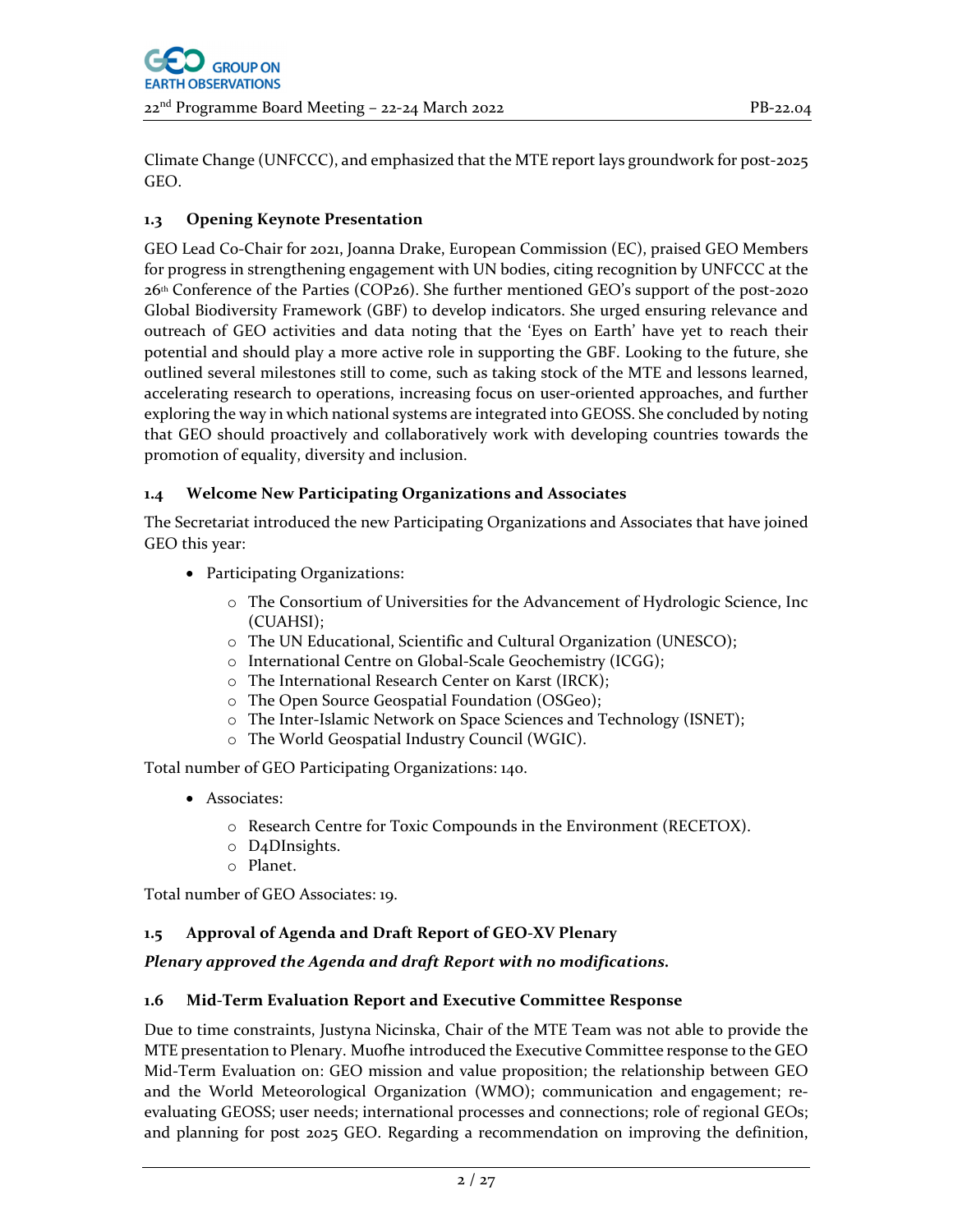targeting and communication of the value propositions for external organizations to participate in GEO, he noted that an iterative strategy for communicating tailored messages on GEO's value proposition would be developed. On another recommendation for a more structured way to collect and consolidate user needs across the GEO Work Programme, he said that the Programme Board and Secretariat would develop a common framework for analyzing users and decision challenges. One near-term action taken by the Executive Committee in response to MTE is to establish an Expert Advisory Group to reassess the concept of GEOSS and recommend an appropriate role for GEO to play in the provision of a common infrastructure to support GEOSS.

*Plenary approved the Executive Committee Response to the 2021 GEO Mid‐Term Evaluation Report.*

#### **2 GEO WORK PROGRAMME ACTIVITIES AND CONTRIBUTIONS TO GLOBAL POLICY FRAMEWORKS**

#### **2.1 Setting the Stage**

This session showcased activities in GEO Work Programme (GWP) that are closely linked to global policy agendas, notably those that have reached a significant level of maturity, as well as identifying the ones that have high potential to reach such recognition. GEO's engagement priority areas include the 2030 Agenda for Sustainable Development, Climate Change ‐ Greenhouse Gas Monitoring and Disaster Risk Reduction. Recently, Resilient Cities and Human Settlements in support of the New Urban Agenda was recognized as a fourth GEO engagement priority and more generally GWP activities address other major policy frameworks, such as the Convention on Biological Diversity, the Minamata Convention on Mercury, the UN Convention to Combat Desertification and the Ramsar Convention on Wetlands. The success of GEO activities providing key services to these frameworks depends on significant support from Members (funding, dedicated teams, GEO Secretariat support), the existence of an active user community, as well as operational data and services. Growth and success in this area, as well as the potential to create impact depends on continued investments, including by GEO Members.

#### **2.2 Panel Presentations**

Anthony Rea, WMO, moderated the panel discussion on successful GWP activities for providing key services to frameworks.

Nicola Pirrone, Research Director, National Research Council, Italy, explained that the Global Observation System for Mercury (GOS4M) is a GEO Flagship aimed at supporting the Secretariat of the Minamata Convention on Mercury, the UN Environment Programme's (UNEP) mercury air transport and fate research partnership area, as well as countries on the Effectiveness Evaluation and Global Monitoring Framework.

#### Key points:

GOS4M responds to increasing policy demands to:

- Answer key health and environmental issues related to mercury pollution;
- Assess effectiveness of measures undertaken by parties to the Minamata Convention to reduce risk for human health and the environment; and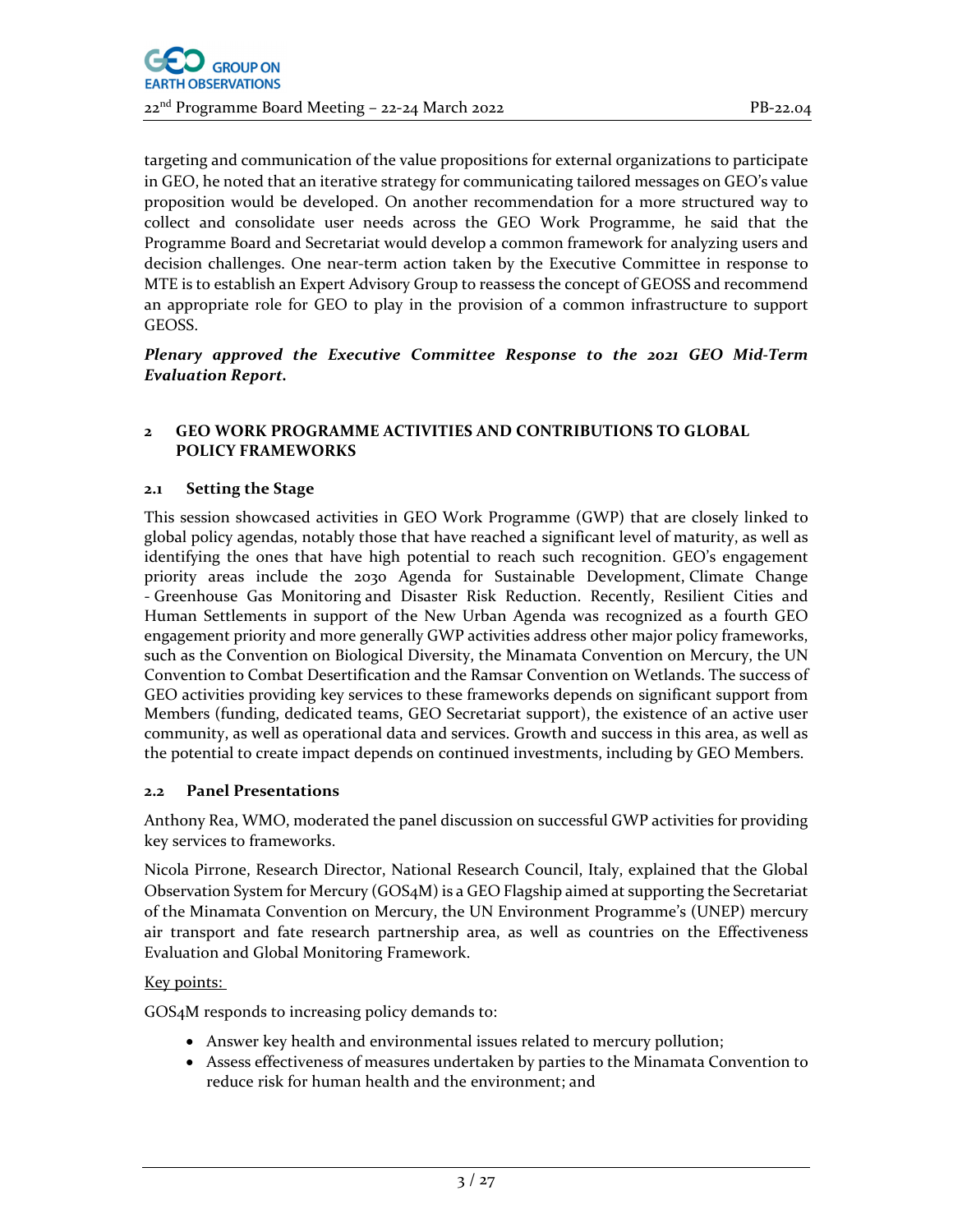Provide global data sets of comparable monitoring data by harmonizing existing regional and global scale networks and assessing the effectiveness of measures undertaken.

Sarah Barsotti, Icelandic Meteorological Office, highlighted the successful experience of using observational data for volcanic civil protection as part of the Geohazards Supersites and Natural Laboratories (GSNL) initiative. She explained that civil protection authorities in Iceland have collaborated with the scientific community for past decades through a Scientific Advisory Board. In a crisis, such as a volcanic eruption, the advisory board can be activated on request, bringing together experts in relevant fields to present the latest data and information.

#### Key points:

- Volcanic eruptions (Iceland) often imply a large economic, social, cultural and political impact (on both local and international scales);
- Iceland was declared a permanent geohazard supersite in December 2013;
- As part of a GEO Supersite, with access to open high-quality data, scientists can offer advice to those taking decisions, leading to an increase in societal benefits.

Amir Givati, Chief Science Officer, EnviroManager, Israel, discussed the GEO Global Water Sustainability (GEOGloWS) initiative. He described how hydrological data and forecasts from the initiative enable the region to anticipate extreme weather events and take appropriate action, notably providing data as an independent body. He highlighted that the project contributes to several sustainable development goals (SDGs), especially SDG 6 (access to water and sanitation), and also promotes equality, as all countries within the region have access to the same hydrological forecasts.

#### Key points:

- Transboundary basins between the Palestinian Authority, Israel and the Gaza strip call for coordinated management;
- GEOGloWS streamflow forecast system used by local authorities in Israel and Gaza to make decisions during flooding emergency;
- Forecast provided by international agencies is trusted by all parties, building cooperation in the region and add value beyond climate and hydrology.

Lisa Maria Rebelo, Vice Chair, Scientific and Technical Review Panel, Ramsar Convention on Wetlands, highlighted that many countries have wetlands but that most countries do not address wetlands in their nationally determined contributions (NDCs) to the Paris Agreement. She said including wetlands in updated NDCs would help countries take a significant step towards raising their mitigation ambition, while supporting adaptation and resilience. Rebelo emphasized the use of EO for wetlands inventory, assessment and monitoring and underlined the importance of the GEO Wetlands Initiative.

#### Key points:

- It is not possible to achieve global biodiversity, climate change or SDGs without addressing wetlands;
- The Ramsar Convention provides a framework for agreement and for actions based on wetlands to achieve agendas;
- GEO Wetlands provides knowledge base, integration across thematic areas, and cocreation for end‐user oriented tools and services.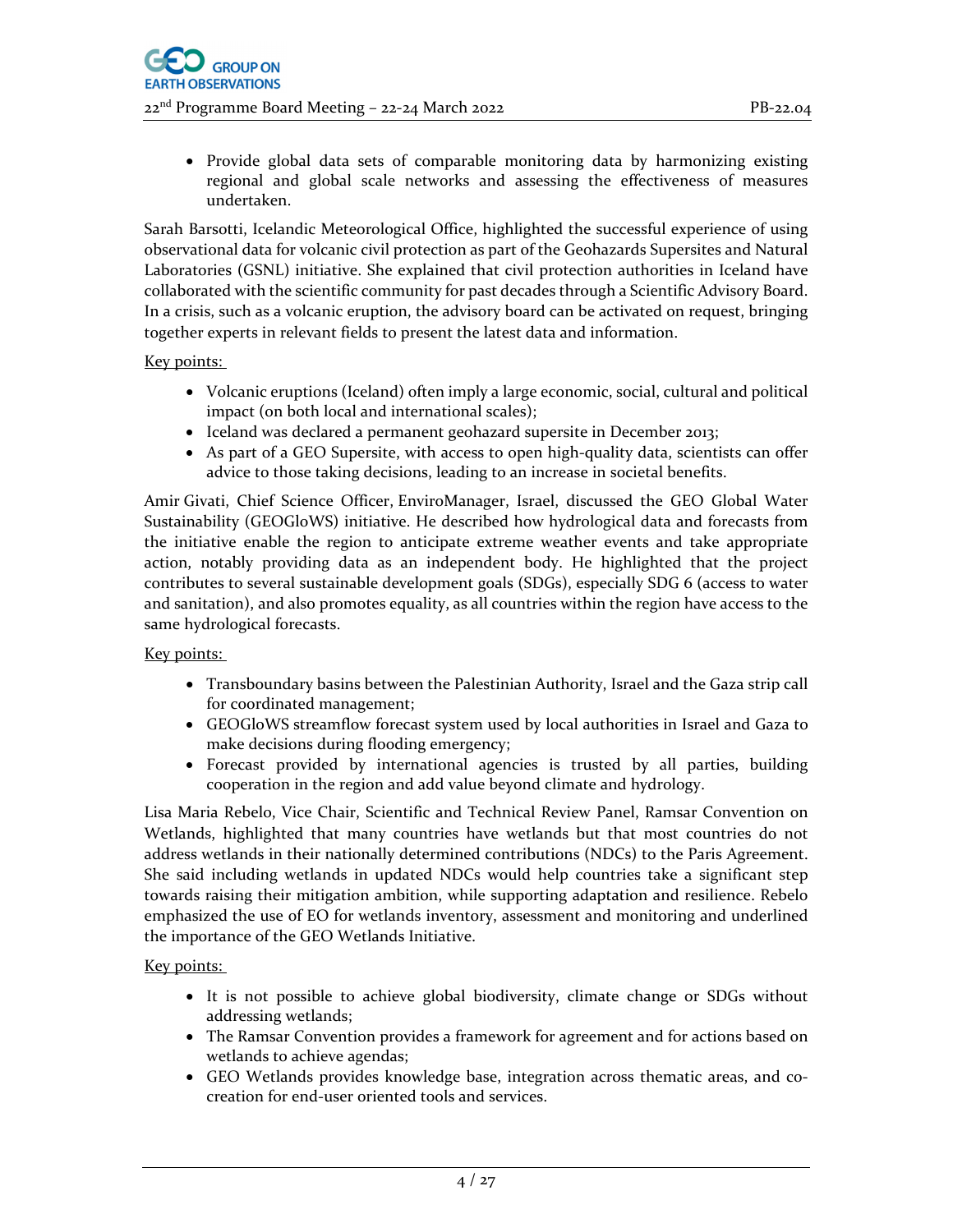#### **2.3 Session Outcomes and Recommendations**

● Reference GEO Mid-Term Evaluation Findings 5, 6, 7.

The GEO community has a role to play in translating data and understanding the need for specific tools/products for institutions to unlock financing; also, private sector companies and platforms, such as Google Earth Engine and Amazon Web Services play a critical role. Private sector companies will focus on cost-effective and accurate EO tools, which provide both reliable data with historical information, suitable resolution data, and forecasting; however, there is a gap on asset‐level data.

Access to finance for developing countries is another challenge: strengthening the climate rationale with historical EO and climate data is part of the contribution that the GEO community can provide.

There is an overall need for the GEO community to provide baseline data for climate investors on all sectors for project pipelines, investments, risk assessment and Monitoring Evaluation Accountability and Learning (MEAL).

Baseline data will be critical for the development and implementation of National Adaptation Plans (NAPs), including by providing asset‐level data (ecosystems, housing, etc.) and overlapping risk forecasts and recovery times. Comprehensive asset data is required to move beyond a country‐level related discussion.

## *Call to GEO Principals:*

 *Provide links to appropriate national government agencies to benefit from the achievements of these and other GWP activities.* 

#### **Wednesday, 24 November 2021**

#### **3 ENGAGING THE GEO COMMUNITY**

This session showcased GEO's efforts to promote the science-policy interface by engaging various stakeholders including policymakers and users in the GEO Community.

#### **3.1 Regional GEOs**

Regional GEOs shared their needs, good practice, lessons learned and ideas for future collaboration, as well as their efforts to engage national level operational agencies, such as statistical agencies, agriculture, forestry, and water.

Evangelos Gerasopoulos, Research Director, National Observatory of Athens (NOA), Greek GEO Office moderated the session on engaging the GEO community for strengthening the science‐ policy interface. The session started with a panel discussion on good practices and lessons learned from engaging policy and user communities through the Regional GEOs and thematic Working Groups.

Phoebe Oduor, AfriGEO Secretariat, Regional Centre for Mapping of Resources for Development (RCMRD), highlighted the joint work of AfriGEO and the GEO‐LDN Initiative in Ghana and South Africa in the context of land degradation neutrality (LDN), which entails combating desertification, restoring degraded land and soil and striving to achieve a land degradation neutral world by 2030. She highlighted the emerging collaboration among academia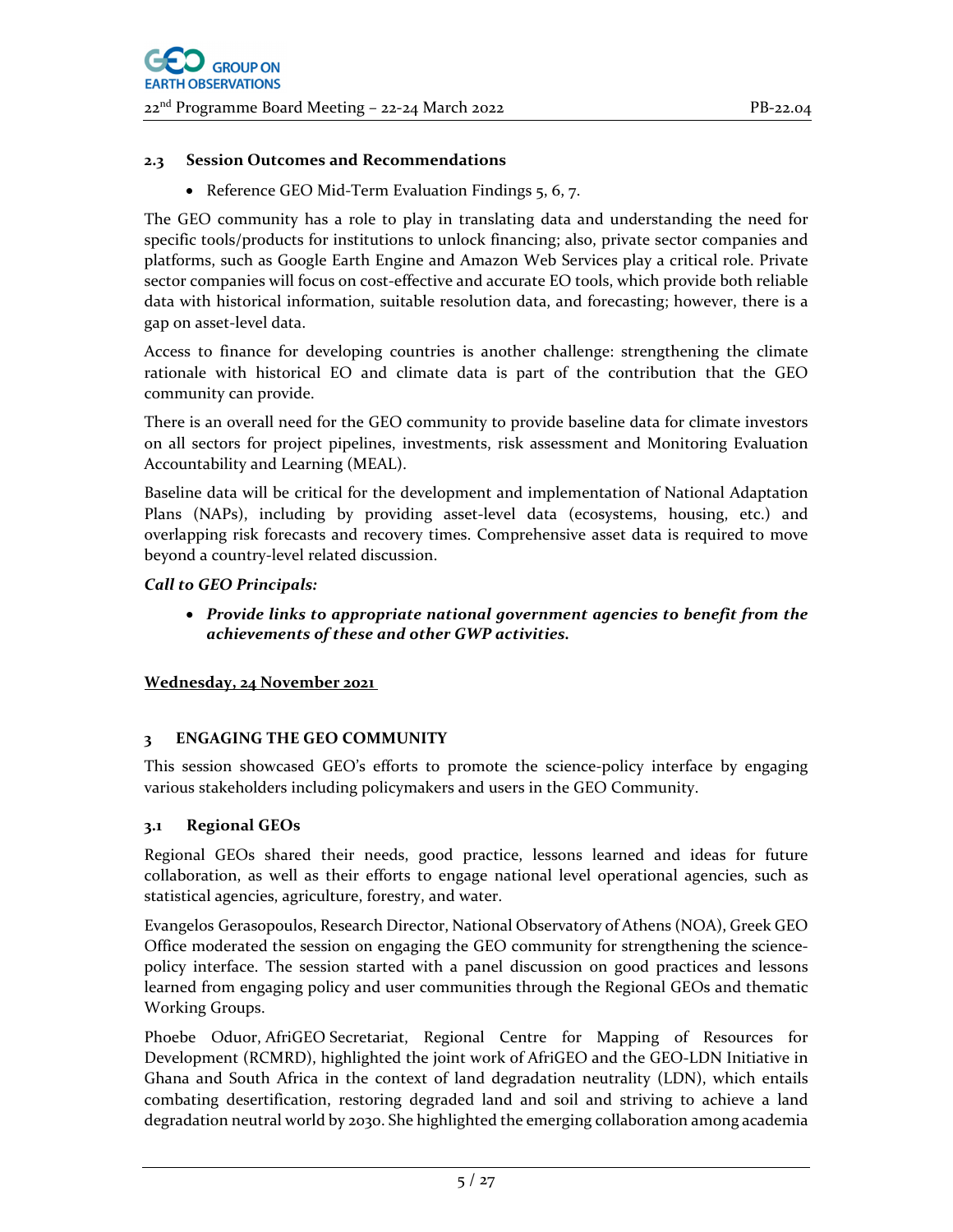and land planners through establishing three working groups on capacity building, data quality standards and data analytics, with the latter addressing minimum characteristics of data sets and tools for making data accessible. On challenges, she discussed issues related to connectivity and infrastructure, and the difficulty in engaging governments for policies to connect different institutions in order to work together and share resources.

Angelica Gutierrez, AmeriGEO, National Oceanic and Atmospheric Administration (NOAA), highlighted the AmeriGEO collaboration with a variety of partners, including national and local governments, NGOs, private sectors, international agencies and consortium (i.e. UNDRR, FAO, UNDP, GEF, OGC, SIMOCUTE) on designing: a modeling system for natural capital accounting in Costa Rica (as a part of the GEO‐GEE cloud license programme); a remote‐sensing based indicator of crop stress and drought conditions in Argentina; and a high-resolution multihazards studies based on environmental fragility index and climate change in Guatemala and Puerto Rico. She noted that collaboration and strengthening of national GEOs has positively impacted the region in terms of capacity development and investment in Earth observations in the various countries.

Toshio Koike, Executive Director, International Centre for Water Hazard and Risk Management, Japan, presented on behalf of AOGEO on its Asian Water Cycle Initiative (AWCI) in cooperation with the Data Integration and Analysis System (DIAS). He explained the AWCI is building a nationwide network and decision‐making platform on water resilience and disasters in Myanmar, Sri Lanka and the Philippines. Toshio provided an example of the network in the Philippines in involving 12 relevant ministries (i.e., DRR management council, public works, agriculture, environment, statistics) plus regional and local governments, civil societies and academia under an international mandate set up by UNESCO, WMO, UNDRR and United Nations University (UNU). He emphasized that such a network is effective in promoting the use of integrated data and risk assessment to make operational impacts (on flood warning and evacuation orders by National Meteorological and Hydrological Services (NMHS) and local governments) and policy contributions (i.e., NAPs and national and local DRR plans).

Thierry Ranchin, Director, Centre Observation, Impacts, Energy, Paris School of Mines, on behalf of Europe's regional GEO (EuroGEO), discussed a science‐policy interface example at the national level in France. The work was driven by a policy question from the French Government to the French electrical transmission system operator about how to reach carbon neutrality by 2050, which raised scientific questions about the appropriate climate data, energy consumption and production scenarios, and energy mix to use. He highlighted the importance of EO data in providing an answer to the French Government in the form of recommendations, including a series of scenarios, for the French energy mix to achieve carbon neutrality by 2050. He further discussed how this example can be scaled up to the regional and global levels.

Key point:

• Regional GEOs are effective in engaging various stakeholders including policy makers and user communities and thus important for implementation of knowledge products (e.g., NAP guidance), linking action from regional to national as well as to local levels and vice‐versa.

## **3.2 GEO Working Groups (CC, DRR, CD)**

This session showcased notable outcomes and key plans for GEO's work in the areas of climate action, disaster risk reduction, and capacity development.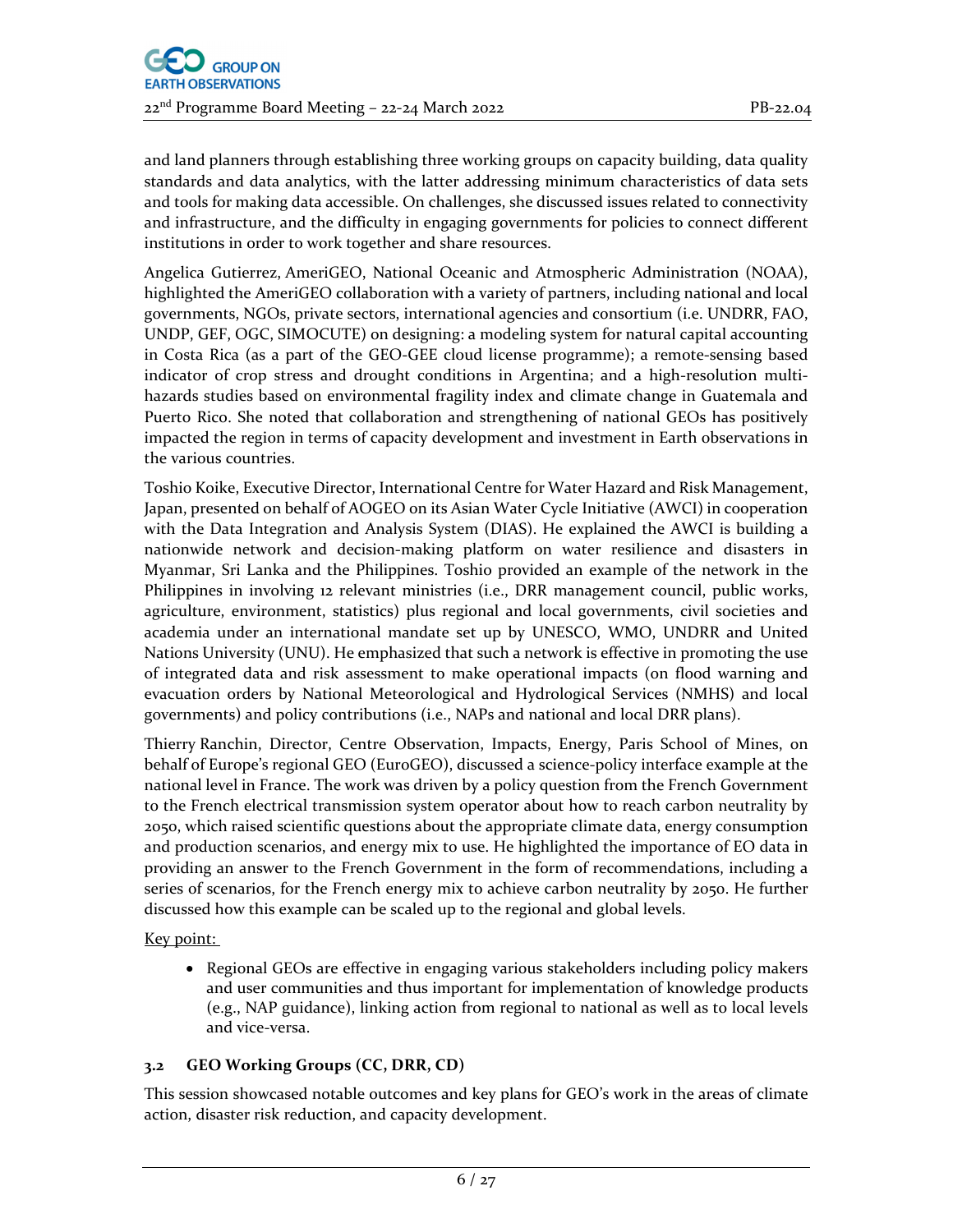Allison Craddock, GEO Capacity Development WG Co‐Chair presented results of the ongoing cross‐Working Group mapping of the GEO Work Programme and reported that almost half of GEO Work Programme activities focus on the three GEO engagement priorities: Paris Agreement, Sendai Framework and the UN 2030 Agenda. GWP mapping analysis indicates opportunities and potentials to engage Regional GEOs for scale‐up and increased cross‐WG collaborations for integrated assessment and implementations under overarching themes, such as Nature‐based Solutions (NBS), Resilient Cities.

Lucia Perugini, Co‐Chair of GEO Climate Change WG, presenting milestone events, reported on the GEO Climate Policy and Finance Workshop held in September 2021 which contributed to identifying the unique role of GEO to support climate action. The workshop also launched a new Climate Finance workstream in GEO to be developed beginning in 2022. Furthermore, she explained GEO's contributions to climate services, exemplified in the inclusion of the Global Wildfire Information System (GWIS) and GEO Global Water Sustainability (GEOGloWS) in recent editions of the WMO State of Climate Services report. She also highlighted the recent launch of the joint report "GHG Monitoring from Space: A mapping of capabilities across public, private and hybrid satellite missions" for mitigation, and ongoing work on climate adaptation to support National Adaptation Plans (NAPs) with technical guidance, as well as GEO's efforts to obtain a mandate under the UNFCCC on providing EO‐based knowledge products to support Parties' action on climate.

Reporting on GEO participation at UNFCCC COP26, she noted that for the first time since 2007, GEO was mentioned in the Research and Systematic Observation (RSO) negotiation conclusions, resulting in a recognition of GEO with reference to partnerships, biosphere observations, EO‐related products, indicators and applications, and that this is a first step to seeking a mandate for GEO to provide regular input to UNFCCC negotiations.

Kene Onukwube, Co‐Chair of GEO DRR‐WG, noted that the DRR‐related GWP activities are strongly aligned to the Sendai Framework and its Priorities for Action. He discussed the EO risk toolkit, which is being developed in collaboration with the UN Office for DRR (UNDRR), Esri and UN‐GGIM WG Disasters, to be launched at UNDRR Conference in May 2022 and how it is designed to provide government decision makers with a concise summary of EO Tools and services in dealing with DRR at country level; thus, supporting GWP activities to be better connected with policy makers and users.

## Key points:

How to encourage science‐policy interface:

- Useful for thematic GWP activities and Regional GEOs to reach out to technical experts (with bottom‐up approach) as well as policy makers (with top‐down approach); both approaches are important;
- In terms of the top-down approach, 3 elements are key in building a network of government agencies (who are EO data providers, users, and funders): 1. an international mandate through the UN, agreed/endorsed by the heads of states (who then ask relevant ministers to work together), 2. Continuous institutional support in implementation, e.g. capacity building; 3. Ready-to-use EO products;
- Regional GEOs can be the interface between local/regional policy makers and users to collect their needs, to be tailored to the regional elements;
- To work with local communities, it is important to involve various stakeholders (e.g. governments, NGOs, media, academia) and to provide integrated data on hazards, exposures, and socio‐economic vulnerabilities for integrated risk analysis;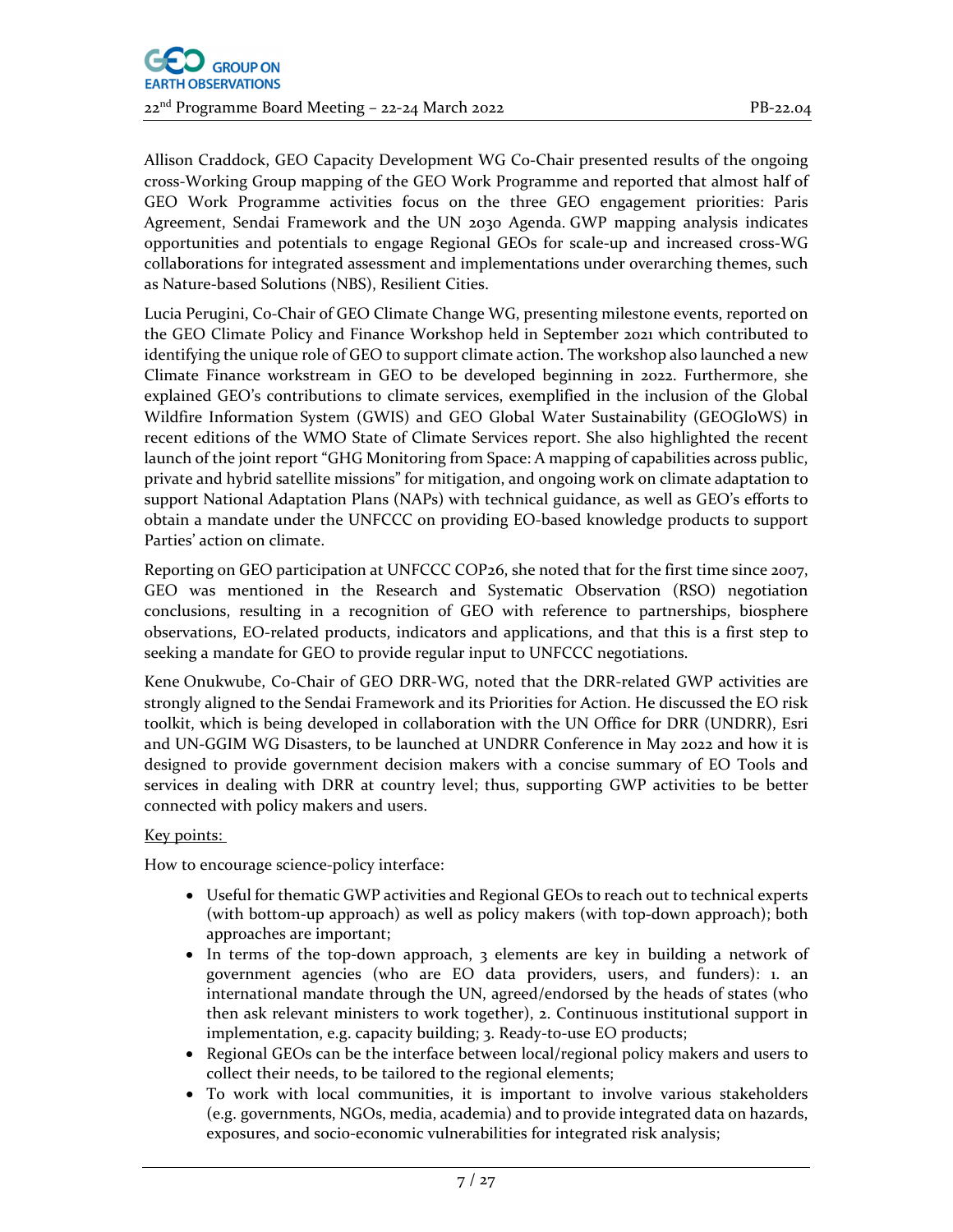- Regional GEOs can work with national GEOs by complementing their existing national efforts based on ongoing/new programs; Regional GEOs can bring in GEO's thematic flagship/initiative activities to support national agendas;
- GEO WGs work with Regional GEOs in implementations of EO knowledge products, such as the GEOGLAM's NAP guidance as Regional GEOs have experiences in involving national GEOs and building networks. Following the GEOGLAM's example, GWP activities can also develop guidance documents in coordination with Regional GEOs.

## **3.3 Fourth Engagement Priority ‐ Resilient Cities and Human Settlements**

Eleni Myrivili, Chief Heat Officer, City of Athens, Greece, noted that 50% of the global population are living in urban settlements, this trend will continue and so it is important for cities to build resilience to be able to survive and thrive. She pointed out the importance of urban resilience in coping with social-economical stress (i.e. unemployment, poverty, refugees, infrastructures) and chronic shocks and integrated risks (multiple occurrences of heat waves, floods, fires, drought and/or poor air quality) accelerated by climate change. Using Athens as an example of a densely populated city with the worst heatwave in the summer of 2021, she highlighted the use of EO analysis in updating Athens Resilience Strategy for 2030, looking at geospatial correlations among green areas, temperature, the percentage of children and income distributions.

Evangelos Gerasopoulos, GEO Urban Resilience Subgroup, introduced the New Urban Agenda, explaining that by 2050, 68% of the global population will live in cities. He proposed GEO's 4th Engagement Priority to 1) engage cities and stakeholders to understand needs; 2) help them understand the value of EO for human settlements; 3) continue assisting the implementation of the New Urban Agenda in collaboration with UN-Habitat; 4) give visibility to GWP activities,  $\frac{1}{2}$ exploit existing and develop new EO-based tools and services, 6) create synergies within GEO engagement priorities and trigger collaboration between regional GEOs including with individual GWP activities. Participants approved "Resilient Cities and Human Settlements" as GEO's fourth engagement priority supporting the New Urban Agenda.

#### *Plenary then adopted the Fourth Engagement Priority, Resilient Cities and Human Settlements.*

#### **3.4 Session Outcomes and Recommendations**

Reference GEO Mid‐Term Evaluation Finding 5, 6, 9, 11.

Thematic WGs to collaborate with each other and with GWP activities for integrated assessment using multi‐hazards, socioeconomic and geographic data and implementations under overarching themes, e.g., nature‐based solutions, Resilient Cities and Human Settlements (formally endorsed as GEO's 4th engagement priority), integrated approach for DRR and climate adaptation.

WGs and Regional GEOs to encourage GWP activities and national GEOs to work together in creating or improving EO tools/services and guidance documents to help countries both at policy and technical levels.

## *Call to GEO Principals:*

 *Consider working with Regional GEOs and key international organizations to reach out effectively to national/regional/local governments and support their*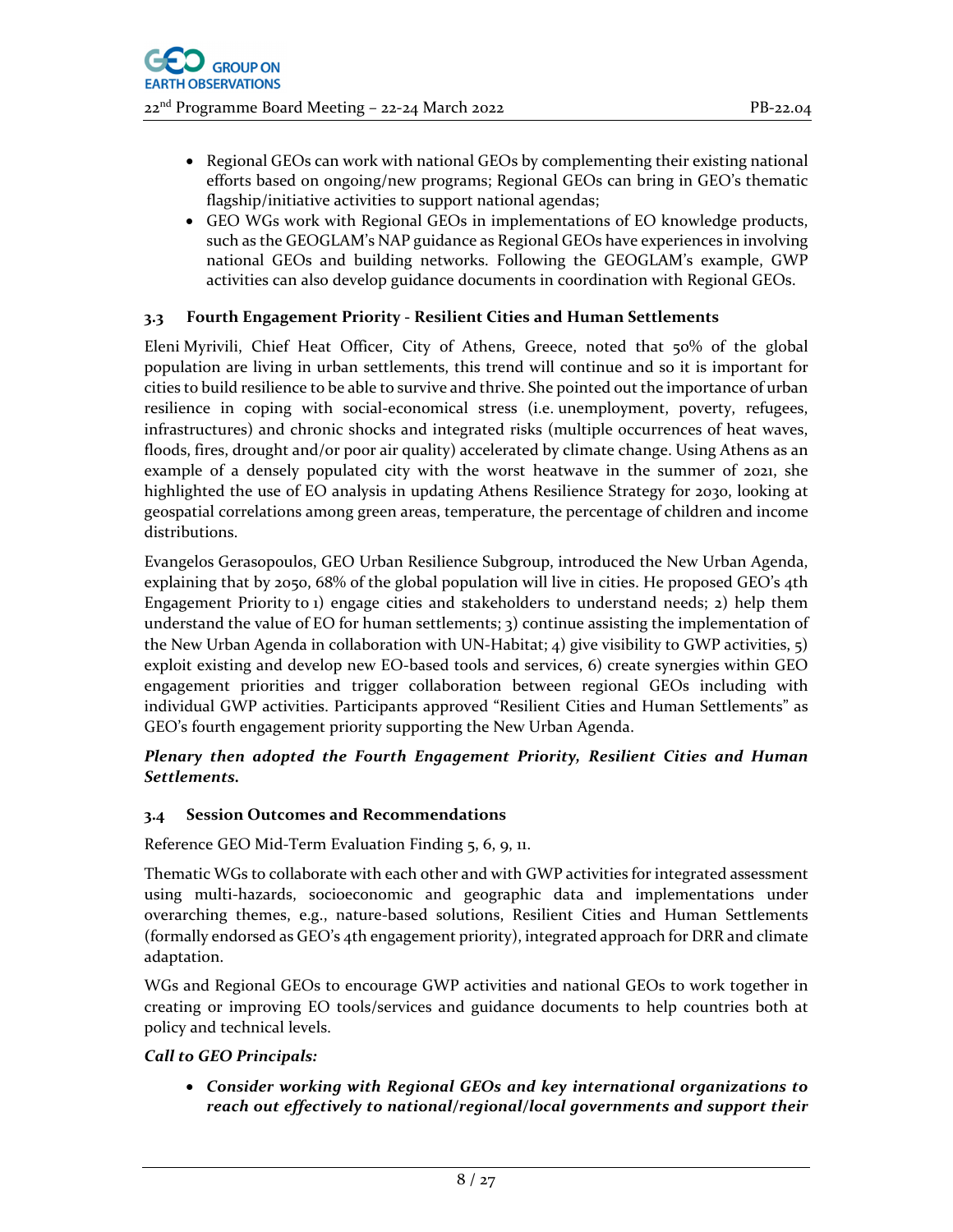*interactions with various stakeholders (e.g., academia, international organizations, media, and NGOs).* 

#### **Thursday, 25 November 2021**

#### **4 BRIDGING THE DIGITAL DIVIDE WITH DATA, TOOLS AND KNOWLEDGE**

This session highlighted GEO's efforts to promote full and open access to Earth observation data and implement the GEO Data Sharing Principles (DSP) and good practices in data sharing, as well as showcase the development of local, nationally relevant services through access to new technologies and platforms. Joanna Drake, European Commission, introduced this session emphasizing the importance of ensuring data is available to support decision making in a manner that is open and analysis-ready.

#### **4.1 Bridging the Digital Divide with Data, Tools and Knowledge**

Several GEO activities served as use cases to demonstrate the importance of ensuring all enabling conditions for achieving GEO's vision, to empower GEO Members to use Earth observations for informed decision making. This vision can be accelerated by the adoption of a culture of open knowledge through implementation of Data Sharing Principles (including links to FAIR and CARE) and Data Management Principles (DMP), achieving legal interoperability among data licenses used by major providers of open data, development of analysis-ready data, and producing results in a reproducible format. These use cases also demonstrated good practices regarding in situ data sharing (substantiating Data WG's in situ data strategy) and use of the GEO Knowledge Hub and cloud services as means of providing access to data, information, and knowledge across the world to bridge the digital divide and promote global equity.

The panel discussion was moderated by Alena Rybkina, Deputy Director, Geophysical Center, Russian Academy of Sciences.

Discussing the importance of open data, Mercury Fox, Founding Director, Center of Excellence in Data for Society (CODATA), highlighted its role in national resiliency through enabling among others disaster modelling, and tracking and coordinating responses to disasters. Open data helps nations to monitor, manage, and mitigate hazards, disasters and catastrophes. She noted that a downstream effect of the Digital Divide is that researchers who lack adequate internet connectivity often cannot share their data reliably. This is problematic for two reasons: (1) that data becomes isolated; and (2) researchers in those regions must rely on data collected by outside institutions and interests. This practice undermines the right of local communities to data self‐determination, and can result in extractive exploitation, including data colonialism and data feudalism.

Jesus San Miguel‐Ayanz, European Commission Joint Research Centre, discussed the application of the Global Wildfire Information System (GWIS) for monitoring and tracking wildfires. He reported on the ability to forecast fire danger 10 days before occurrence and to extract country profiles covering burnt area extent, fire frequency, seasonality and landcover damage. Peter Moore, Food and Agriculture Organization of the UN providing a GWIS user perspective, noted current gaps include nations, institutions and agencies that do not have the physical capacity to access the data (internet access, computing capacity), nor the institutional capacity to process and use the data (technical staff to perform data transformation and create products, research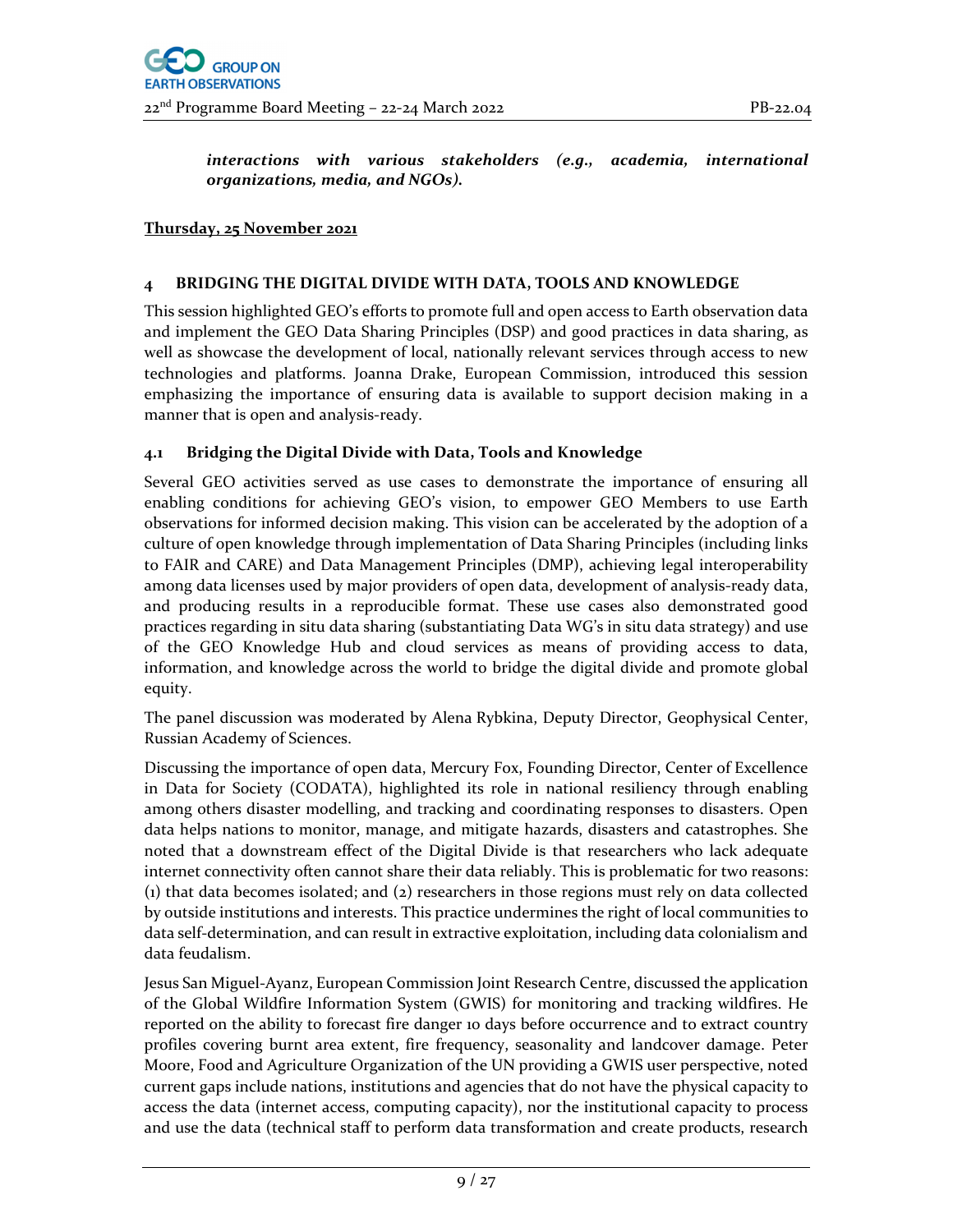capacity to adapt and refine data transformation fit for purpose). GWIS bridges the digital divide in countries where there is a lack of institutional and physical capacity to access and use EO data in an effective way through applications that support data access, processing and use.

Omar Seidu, Ghana Statistical Service, described the Digital Earth Africa programme, an operational service which performs data transformation and creates products and research capacity to adapt and refine data transformation fit for purpose for the whole continent. He emphasized that Digital Earth Africa supports the realization of Agenda 2063: The Africa We Want, by bridging the data gap in Africa. He presented a case study on deforestation in Apamprama Forest Reserve in Ghana impacted by illegal mining and charcoal burning, where mapping of extent of forest loss enabled enforcement of forest management through tracking illegal activities.

Carolina Adler, Executive Director, Mountain Research Initiative (MRI), and James Thornton, MRI, provided an overview of the GEO Global Network for Observations and Information in Mountain Environments (GEO Mountains). They highlighted the GEO Mountains objectives, including improving monitoring and understanding of mountain processes and phenomena, and developing collective reporting capacity that responds to identified assessment and policy needs. Underscoring the importance of open data in the Initiative, Adler and Thornton gave examples of its outputs, such as the Inventory of In Situ Observational Infrastructure, which is an online inventory and web-mapping application. Discoverable, accessible, and usable data – of multiple types, and from various sources – is critical to meeting objectives of the Initiative. Working in a collaborative way across traditional disciplinary, methodological, and geographic boundaries is equally important as data and software availability, and the applications developed that assist with policy response, are being packaged for inclusion in the GEO Knowledge Hub (GKH).

Krishnachandran Balakrishnan, Indian Institute for Human Settlements, discussed the India Data Cube project which consists primarily of deploying an open data cube to bring together time series of remote sensing and other statistical data. He explained the aim is to generate land cover, population and development indicator maps at sufficient spatial and temporal resolution to meet the needs of policymakers. Balakrishnan noted that the availability of raw data far exceeds the ability to analyse and generate insights and ensure uptake of such insights into policymaking; integrated analysis of Earth observation data and censuses/surveys helps overcome these issues and enable better monitoring of development indicators. The GEO‐ Amazon Web Services (AWS) cloud credits grant provided the project with the required computing power to do so.

During the discussion, participants addressed a range of issues, including extending the use of the Global Wildfire Information System data, obstacles to open data sharing and how to overcome them. Additionally, whether data from Landsat programme used in India can be transferred to different geographical settings, good practice for bridging the digital divide, and the important role of citizen science. Selma Cherchali (CEOS Chair 2022) noted that Analysis Ready Data (ARD) has been a major focus of CEOS over the past several years, in recognition of the increasing demands from users for quick and efficient answers to real‐world problems. There are currently two CEOS Analysis Ready Data for Land (CARD4L) compliant datasets available (Landsat Collection 2 Surface Reflectance and Surface Temperature), with an additional seven under development. With increasing interest from the private sector, the availability of CARD4L datasets from both institutional and private providers is expected to rise significantly in the future and participation of the broader GEO community will be vital going forward.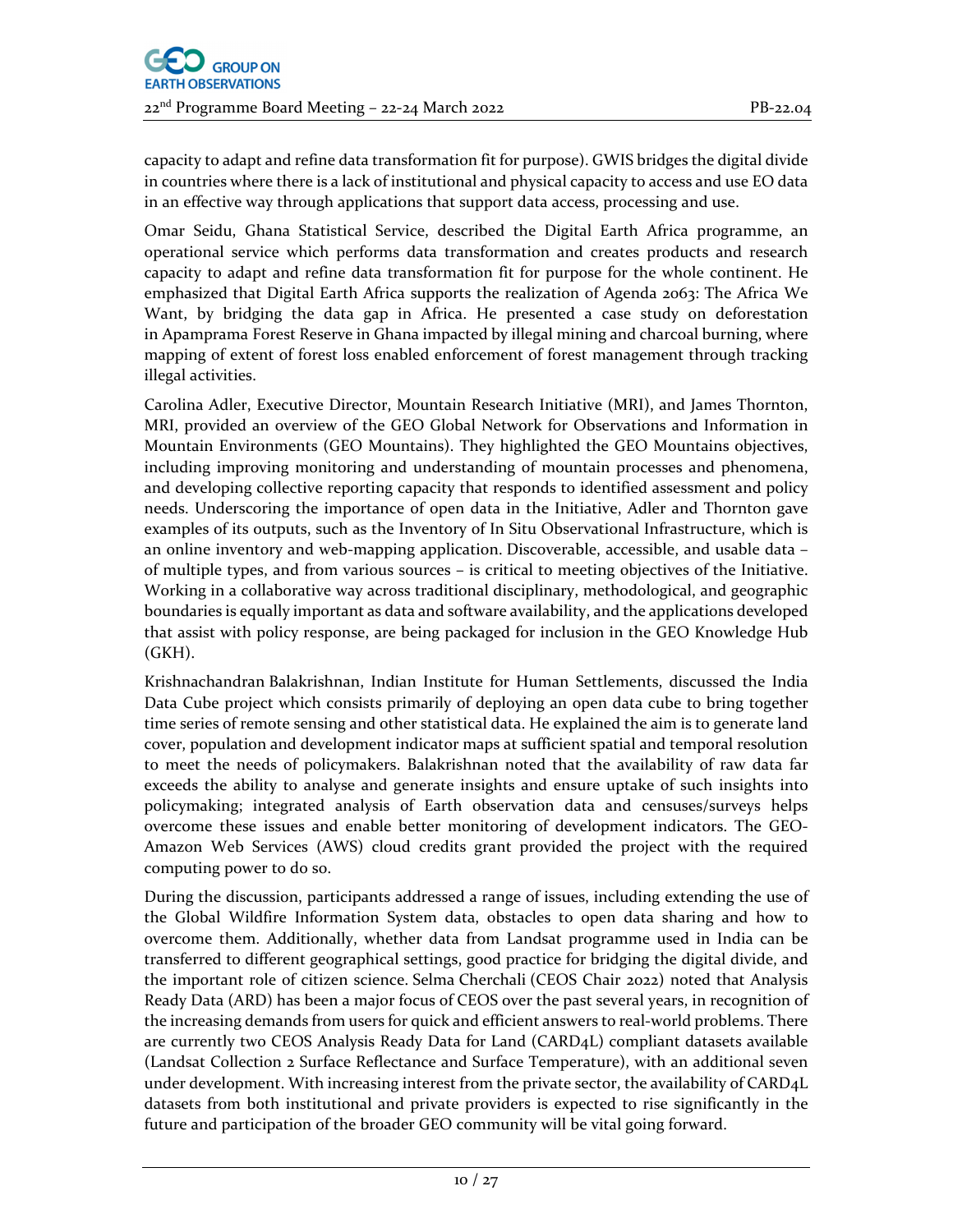Joanna Drake (EC) summarized the session by noting that several presentations put the spotlight on the recurring challenges that GEO like many other organisations is still facing in terms of access, use and reuse of data. These use cases will also demonstrate good practice regarding in situ sharing and use of the GEO Knowledge Hub and cloud services. Ideally as means of providing access to date, info, and knowledge across the world to bridge the digital divide and promote global equity. Organisations and countries were invited to consider how they can advocate for a culture of open knowledge.

Key points:

- The multiple issues highlighted in this session (capacity, infrastructure, data sharing/management, knowledge sharing, etc.) need to be addressed concurrently in order to make optimal use of EO in the advancement of societal benefits.
- Open data allows Public Private Partnerships to thrive, facilitates research with special communities and stakeholders, and fosters scientific research (especially when FAIR‐ compliant);
- The private sector can provide data that exceeds in quality/quantity what is available publicly, and many organizations may be willing to share data for sustainable development and related applications. However, there are issues with respect to protection of intellectual property rights (IPR), so the question is: what degree of adherence to GEO DSP is sufficient?

## **4.2 Open Knowledge Statement**

Marie‐Francoise Voidrot, European Director, Open Geospatial Consortium (OGC), provided the context, process and a summary of the GEO Open Knowledge Statement, explaining that it is more aligned with GEO Vision and Mission and Canberra Declaration to provide results orientated, evidence‐based information for decision making. She noted that the new statement emphasizes not only the concept of open science but open access, citizen and participatory science, open data, software and hardware; diversity of knowledge and overarching goals of open knowledge.

# *Plenary adopted the GEO Open Knowledge Statement.*

# **4.3 Session Outcomes and Recommendations**

DWG needs greater participation from geographic regions other than Europe and North America.

DWG is conducting a Data Analysis Survey to better understand how the GEO DSP and DMP are adopted and used in the GWP activities, as well as where gaps may exist. Initial responses to the Survey indicate the vast majority of the GWP activities are keen to start their contribution in the GKH.

Capacity Building efforts within GEO should place greater emphasis on GEO DSP and DMP.

DWG to complete mapping analysis of FAIR, TRUST and CARE Principles against the GEO Data Sharing Principles (DSP), to determine to what extent they are encompassed by the DSP as well as enable GEO Members and GWP activities to better position themselves with respect to the principles.

DWG will also consider how the Open Knowledge Statement could be supported by Open Knowledge Principles.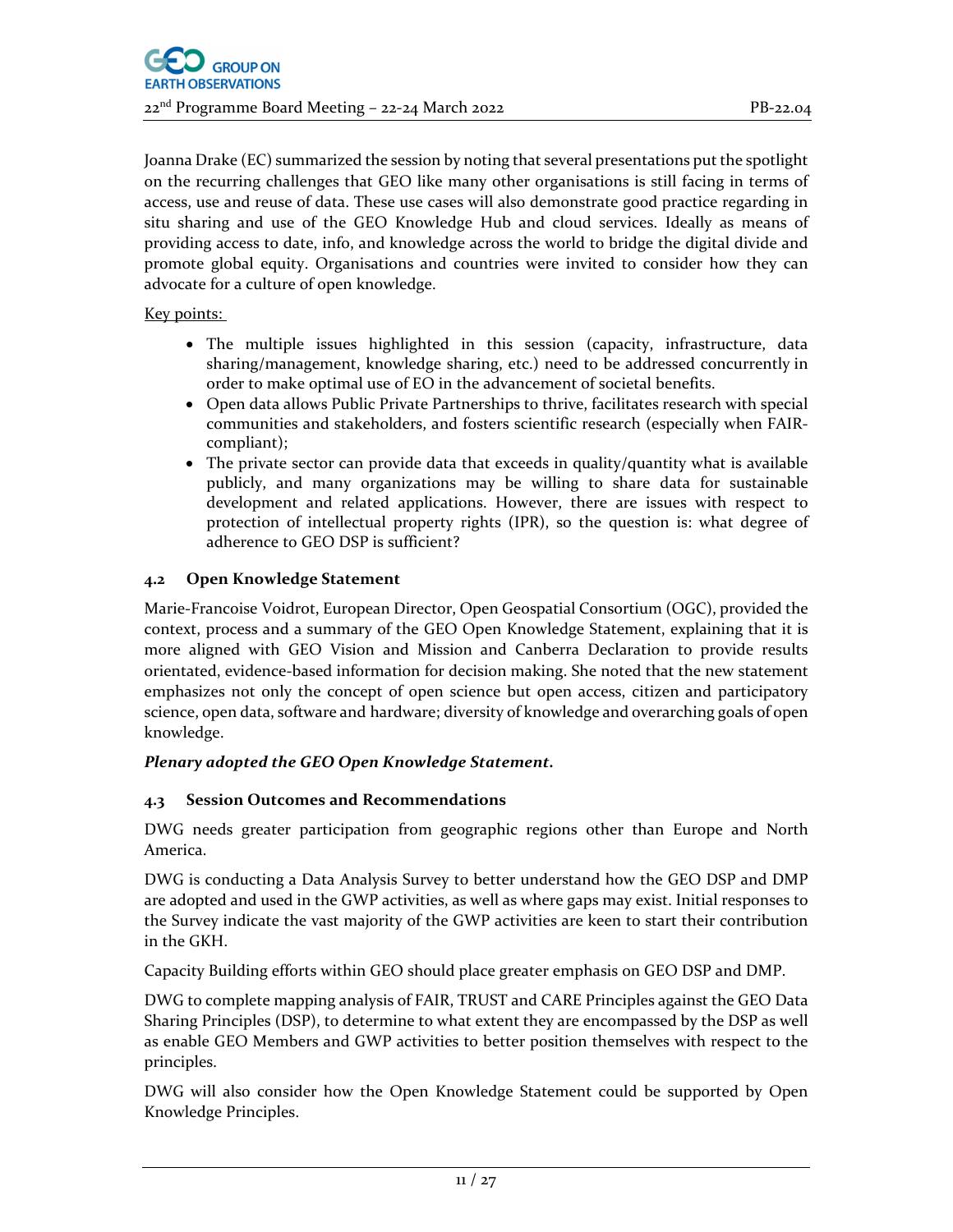- *Align activities with GEO Open Knowledge Statement and build open knowledge principles into national data programmes;*
- *Support dissemination of open knowledge through the GEO Knowledge Hub.*

## **Friday, 26 November 2021**

## **5 LOOKING AHEAD**

GEO Co‐Chair Stephen Volz (US) took over from Co‐Chair Joanna Drake (EC) as Lead GEO Co‐ Chair, and chaired the remainder of the Plenary.

Stephen Volz (US) opened the session thanking Joanna Drake and Patrick Childs (both EC) for their leadership of the GEO ExCom for 2021. He provided an overview of the session.

#### **5.1 Finance and Budget**

Brian Cover, Chief, Finance Division, WMO, presented the GEO 2020 Financial Statement and Audit Report. He reported an increase in voluntary contribution pledges to GEO in 2020 compared to 2019, and that at the end of 2020, GEO had a fund balance of CHF6.3 million. He also highlighted that GEO's external auditors gave the reports an unqualified or clean audit opinion.

#### *The Plenary then approved the Financial Statement and Audit Report.*

Lawrence Friedl, Director of Applied Sciences, National Aeronautics and Space Administration (NASA), US, and member of GEO Budget Working Group, presented the 2022 GEO Trust Fund Budget, noting its adoption by the GEO Executive Committee. He outlined that the expected cash expenditure for 2022 is CHF 5.6 million, while expected income is CHF 4.3 million, leaving an expected shortfall of CHF 1.1 million. He announced the launch of the GEO Pledge Campaign 2022 to cover this shortfall. Friedl urged GEO Members to contribute to the campaign and also promote it among their networks.

China expressed its intention to contribute to the GEO Trust Fund and participate in the Pledge Campaign. The EC announced a contribution of Eur 1.2 million to the Trust Fund on behalf of EU GEO Members. South Africa announced a contribution of ZAR 3.5 million, consisting of ZAR 2 million to the Trust Fund and ZAR 1.5 million to support AfriGEO, and expressed the country's intention to continue supporting the network of mercury observations across the region, anchored in South Africa. The US announced it will contribute more than CHF 750,000 to the Trust Fund, saying the exact amount will be confirmed in the coming months.

## *The Plenary then approved the budget.*

## **5.2 GEO Awards**

The GEO Awards Ceremony comprised:

• the GEO SDG 2021 Awards, which were launched in 2019 and led by the EO4SDG initiative. These awards recognize institutions, organizations, and countries that are applying EO towards the achievement of the SDGs;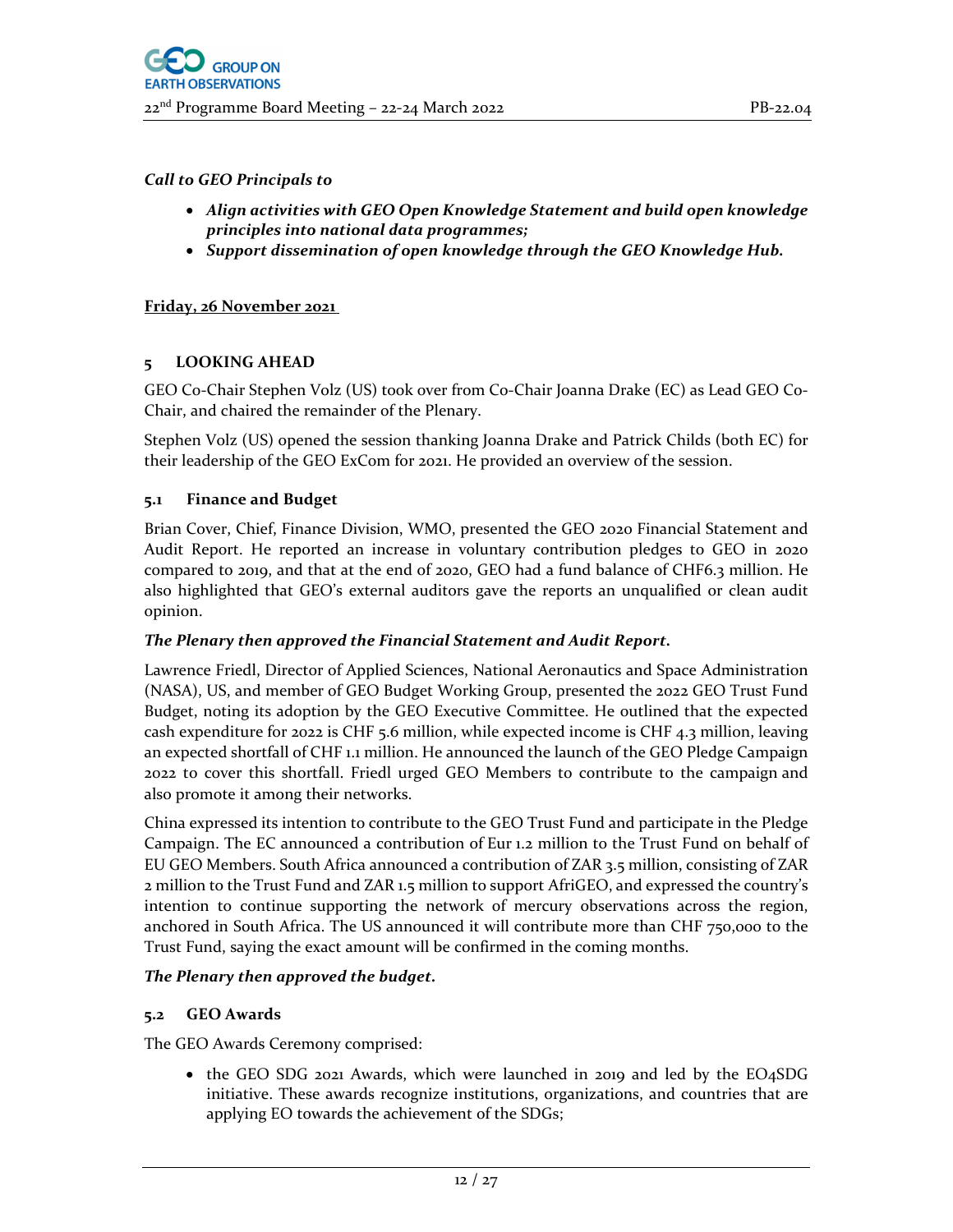- the GEO Individual Excellence Awards, which were launched in 2019 by the GEO Programme Board and celebrate individuals whose work is making a positive impact in improving the planet through EO; and
- the first ever GEO Art Competition organized under the theme "Mother Earth, I See You, I Hear You, I Feel You." 49 entries in total were received from 26 different countries from Peru to Morocco, Ghana, Sri Lanka all the way to South Korea. The youngest artist was 7 years old (Athit Kid from Thailand) and the oldest artist was over 60.
- *5.2.1 The categories and winners of the GEO SDG 2021 Awards were:* 
	- Sectoral Category Awards:
		- o GEO Member Country: Colombia and the United Arab Emirates;
		- o Intergovernmental: UN Development Programme (UNDP) Colombia, UNDP Ecuador and UNDP Peru;
		- o SDG Custodian Agency: Food and Agriculture Organisation (FAO); and
		- o Academia: Stanford University.
	- Special Category Awards:
		- o Innovation: The Netherlands Space Office;
		- o Testimonial/Story: Water@Reading Research Group, University of Reading; and
		- o Collaboration: UN‐Habitat, NASA, the International Institute for Geo‐ Information Science and Earth Observation, University of Twente, and United Arab Emirates Federal Competitiveness and Statistics Centre.
	- Special Mention:
		- o Inspiring Hope for Youth: International School of Milan / Viola Mascarucci
- *5.2.2 The GEO Individual Excellence Awards winners were:* 
	- Brian Killough, NASA, US;
	- Nataliia Kussul, Space Research Institute, National Academy of Sciences and State Space Agency of Ukraine;
	- Guoqing Li, Chinese Academy of Sciences, China; and
	- Stella Mutai, World Food Programme, Kenya.
- *5.2.3 The GEO Art Competition winners were:* 
	- Yunchen Yu (China),
	- Klara Maisch (US),
	- Tara IIIgner (US),
	- Emilia Novikova (Switzerland),
	- Philip Samartzis (Australia),
	- Grayson Cooke & Doug McKinnon (Australia),
	- Raquel Santiago (US),
	- Malú Cabellos (Peru),
	- Meenalshi Pradeep (India),
	- Laila Zhiyenbayeva (Czechia),
	- Christian Klepp (Germany),
	- Arnaud Quesney (France),
	- Mohammad Rakibul Hasan (Bangladesh),
	- Rhea Eason (US), and
	- Bernard Dissanayake Methuki Nethma Sanindi (Sri Lanka).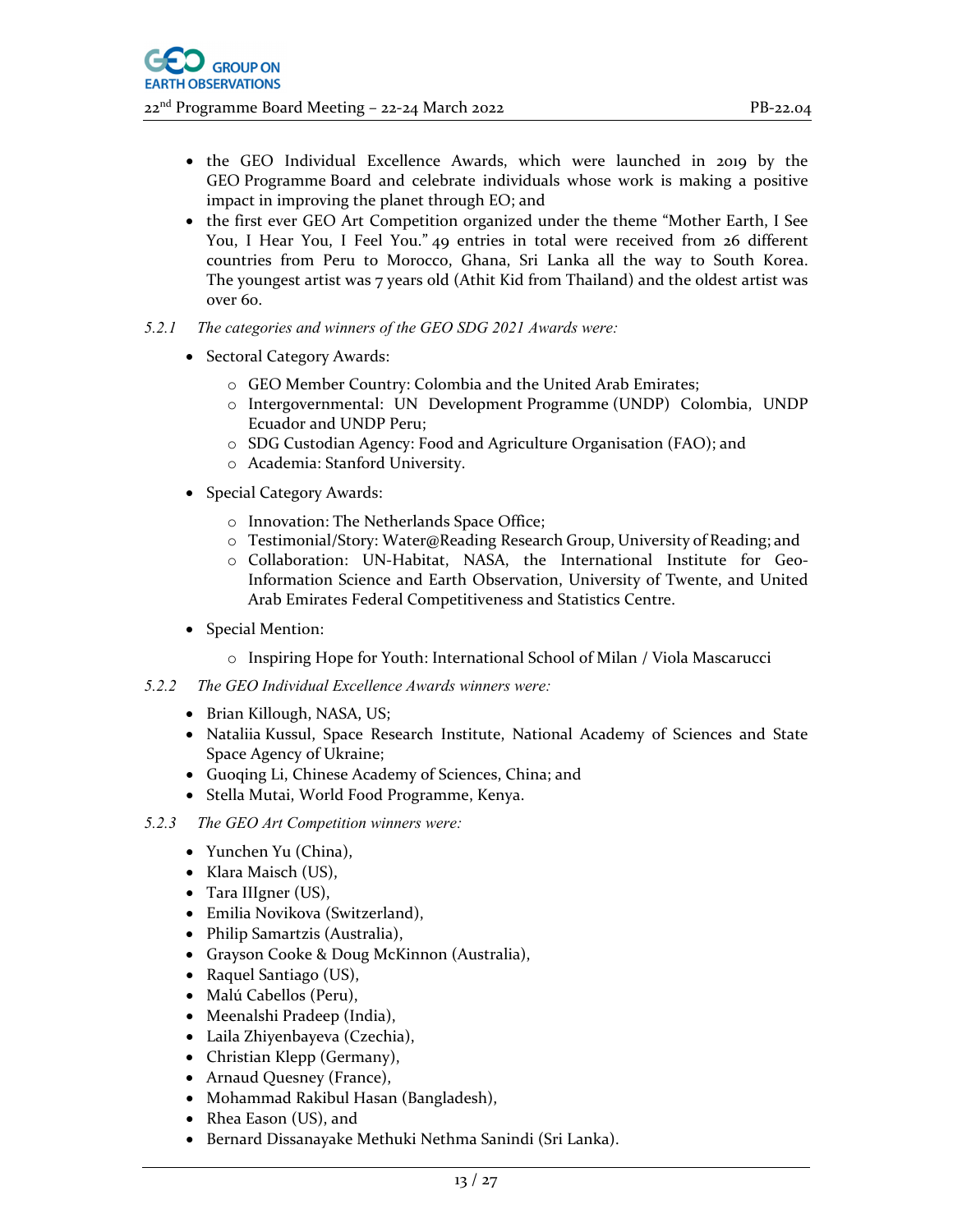## **5.3 GEO Equality, Diversity, and Inclusion Statement**

Nathalie Pettorelli (UK), GEO Programme Board presented the GEO Equality, Diversity, and Inclusion (EDI) Statement, which was developed by the EDI Subgroup formed in early 2020 in order to ensure EDI is fully considered, addressed, and embedded within GEO activities and decisions. She highlighted the five pillars underpinning GEO's EDI vision, namely: oversight and accountability; community leadership and advocacy, creating a welcoming and supportive environment; outreach and engagement; and empowerment through accessibility.

She reported consultations with the GEO community in the 2021 GEO Virtual Symposium noting a general acceptance of the actions articulated for each pillar as appropriate for GEO.

GEO South Africa noted that the statement focus on inclusivity will have positive impacts on GEO activities. GEO China reported measures to support women to play a greater role in science and technical innovation. The European Commission urged that language diversity be strongly considered.

#### *The Plenary then endorsed the EDI Statement.*

#### **5.4 GEO Work Programme 2023‐2025**

Andiswa Mlisa (South Africa), Programme Board Co‐Chair, presented the GEO Work Programme 2023‐2025, which will be approved by GEO Week 2022. She highlighted weaknesses identified in the 2020-2022 GWP including stalled outputs, few activities with ready for use results, and lack of synergies and collaboration across activities. She further presented the objectives of the GWP 2023‐2025 development, namely: greater collaboration and integration across GWP activities; stronger emphasis on open knowledge; specific identification of intended/actual users of the results from GWP activities; clearer definition of the GWP categories; and simplification of the Implementation Plan template. The PB noted that there are many parts of the MTE report that are relevant to the GWP and to the PB. It recognized that the Executive Committee was preparing a response to the MTE report for presentation to the GEO‐ 17 Plenary. The PB agreed that it would give further consideration to how to address the evaluation findings and recommendations in its work following the Plenary.

The EC appreciated the emphasis on open knowledge and increased collaboration and called for additional efforts to simplify the implementation process. The UK welcomed attention on synergies of GEO activities.

Yana Gevorgyan noted that Joost Teuben has been seconded by ITC on virtual secondment to work in the GEO Secretariat and will support the GWP activities in the designing Impact Plans to enable impact‐oriented approaches in the GWP.

## **5.5 Programme Board Members 2022**

Craig Larlee (GEO Secretariat) presented the Executive Committee slate of nominations for the vacant positions on the Programme Board for 2022, consisting of GEO Members: Finland, Ghana, South Africa, the United Kingdom and the United States; and GEO POs: Committee on Space Research, Eurisy, Mountain Research Initiative, Open Geospatial Consortium and Plan4all. The Plenary approved the slate of nominees.

## **5.6 Executive Committee Members 2022**

Yana Gevorgyan (GEO Secretariat Director) announced the composition by Caucus of the Executive Committee for 2022, as follows: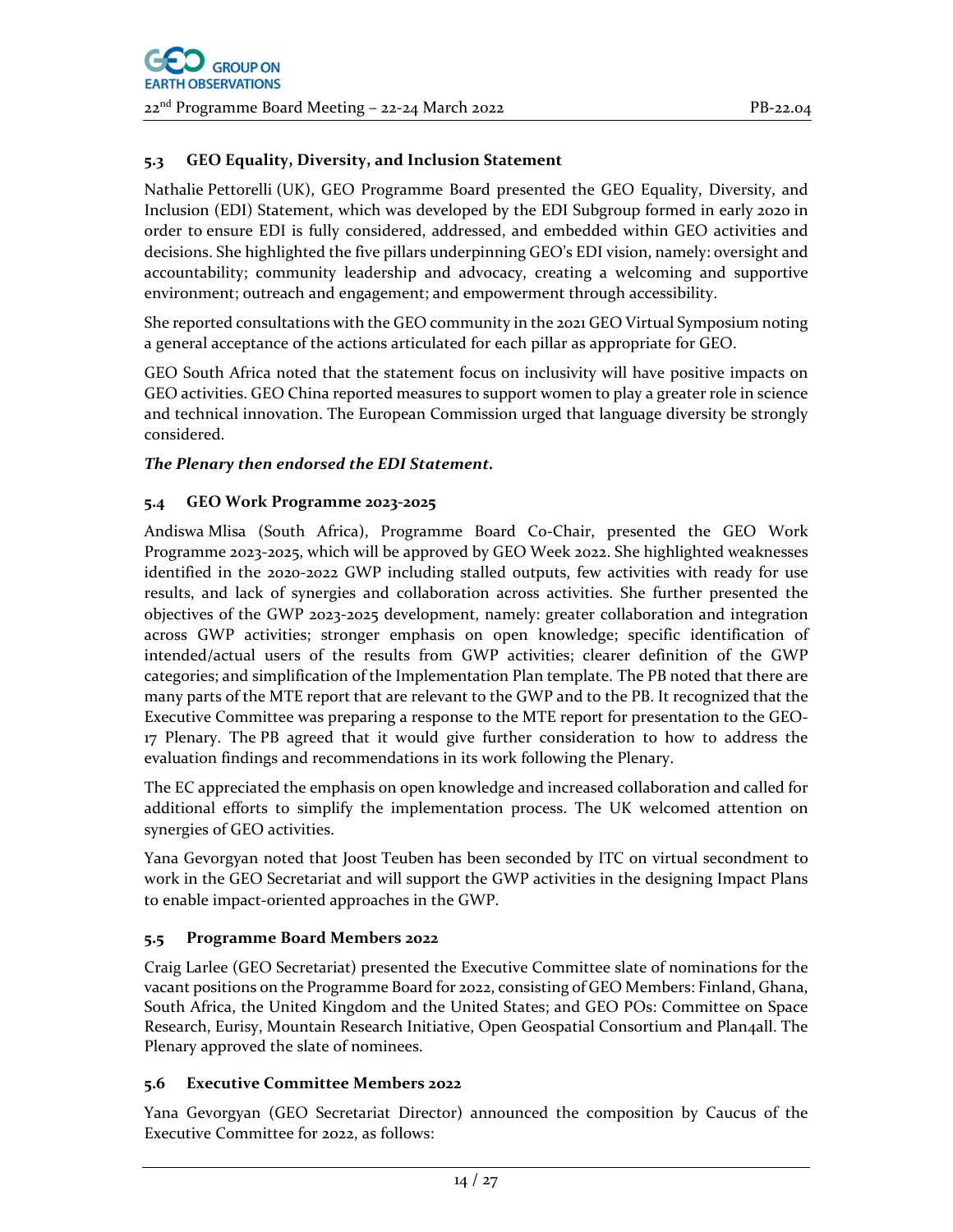- for Africa: South Africa, Ghana and Senegal, with South Africa as Co‐Chair;
- for the Americas: the United States, Costa Rica and Peru, with the United States as Co– Chair;
- for Asia/Oceania: China, Australia, Republic of Korea and Japan, with China as Co-Chair;
- for the Commonwealth of Independent States: Armenia and the Russian Federation; and
- for Europe: European Commission, Germany, Greece and Spain, with the European Commission as Co‐Chair.

Stephen Volz, US Co-Chair takes over the Lead Co-Chair role from the European Commission.

# **5.7 Review of GEO Week 2021 and Next Steps**

GEO Lead Co-Chair Stephen Volz (US) provided remarks summarizing the activities of the Plenary week, reflecting on how beneficial it is to meet, even virtually, to review and confer on the work of our global community. He highlighted linkages from the Plenary discussions to the comprehensive response to the MTE, which will allow GEO to continue building on our successes while addressing our challenges and forging a path towards an action-oriented GEO post 2025.

Douglas Cripe (GEO Secretariat) presented an overview of Plenary and Anchor Sessions including the discussions undertaken during GEO Week 2021, together with key action points from the meetings.

## **5.8 Announcement of GEO Week 2022**

Yana Gevorgyan (GEO Secretariat Director) announced the dates for GEO Week 2022 as 31 October to 4 November 2022. Noting it will most likely take place in a hybrid format, both virtually and in‐person, she called for offers to host the meeting.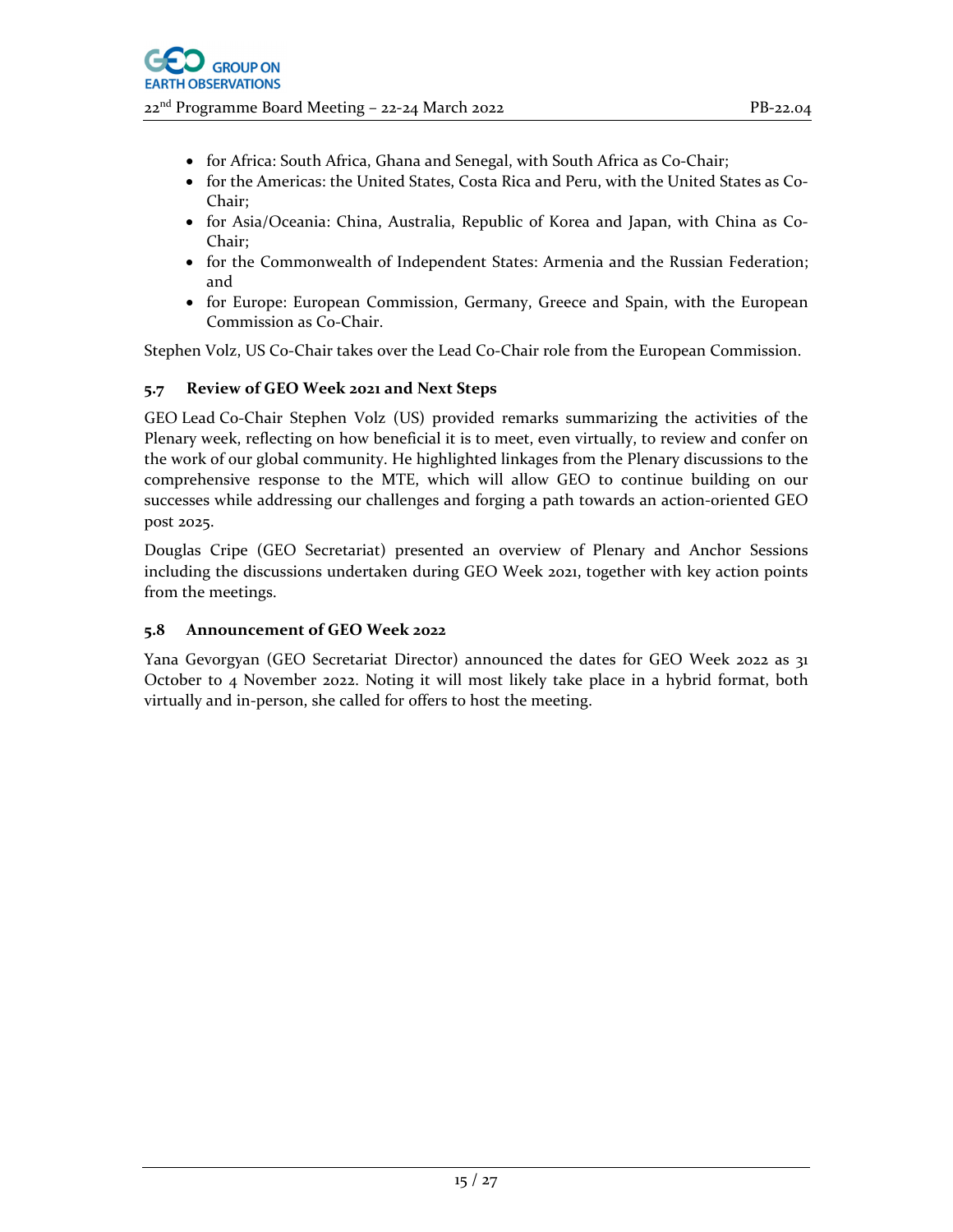# **Draft List of Participants**

Detailed list of GEO-17 delegates not available due to the online nature of the meetings.



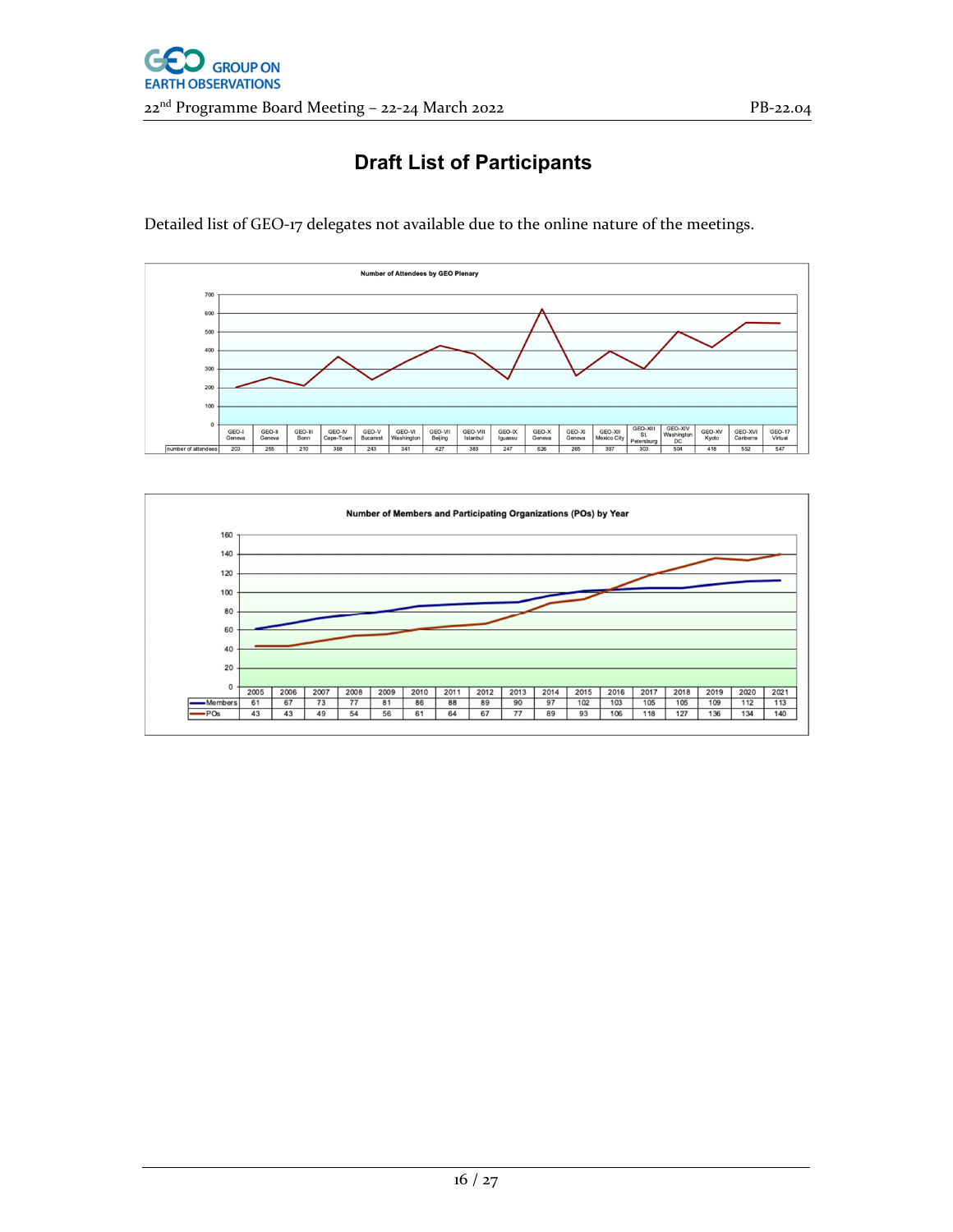# **ANNEX A**

# **Anchor Sessions**

## **1 INTEGRATED IMPLEMENTATION OF GEO WORK PROGRAMME ACTIVITIES**

This session considered among others the importance of integration, synergies and cooperation in the work of the GEO community for the implementation of the GWP.

Sean de Cleene, Member of the Executive Committee of the World Economic Forum (WEF), moderated this session noting an increased demand for integrated global platforms to address sustainability challenges. He highlighted the bridging role of integrated data in breaking down sectoral silos in a more holistic manner.

Ian Jarvis, Director of GEO Global Agricultural Monitoring (GEOGLAM) Initiative said that interconnectivity of information produced by the GEO community has the potential to catalyze integrated solutions. A common approach to essential variables, he added, may provide one way to enhance integration across the work programme.

Estefania Puricelli, GEOGLAM, presented a case study of the Paraguay‐Parana basin, where agricultural production, transportation, energy production and markets have operated in silos to the detriment of the highly marketed soybean produced in the region. She reported on the need for policy sensitization on the importance of integration of sectors that support agricultural production. She further highlighted the Crop Monitor website, which provides timely, sciencedriven information on crop conditions in support of market transparency and early warning of production shortfalls.

Angelica Gutierrez, GEOGLoWS and AmeriGEO, emphasized the importance of historical data for evidence‐based decision making and the need for continuous monitoring to understand the past in order to better predict the future. Using the Parana River basin as an example, she explained how historical data has highlighted the effects of land use and climate variability on the river's seasonality discharge. A demonstration of horizontal data integration using Terria open‐source tool was done for this region looking all together at hydrology, biodiversity, wetlands, agriculture, energy, climate, cities and disasters risk.

James Verdin, Famine Early Warning Systems Network (FEWS NET), US Agency for International Development (USAID), explained that FEWS NET monitors and mitigates food insecurity (in Africa and Central America) by providing actionable, evidence-based analyses to program food assistance. He emphasized the need for a multidisciplinary approach as flooding is becoming as important as drought on food insecurity because of climate change, highlighting collaboration with GEOGLAM on the crop monitoring and welcoming GEOGloWS as a resource for integrating flood hazards into famine early warning analyses.

Thierry Ranchin, MINES ParisTech, highlighted e‐shape as a unique initiative that brings together decades of public investment in EO and cloud capabilities into services for decision makers and other stakeholders. He explained that e-shape consists of  $37$  pilot applications under seven thematic areas addressing societal challenges, fostering entrepreneurship and supporting sustainable development. He then discussed strategies for implementing EuroGEO Europe's contribution to the Global Earth Observation System of Systems (GEOSS), aimed at bringing together EO resources in Europe with e‐shape. He also highlighted e‐shape tools for integrated implementation of the GEO Work Programme and co-design of integrated activities.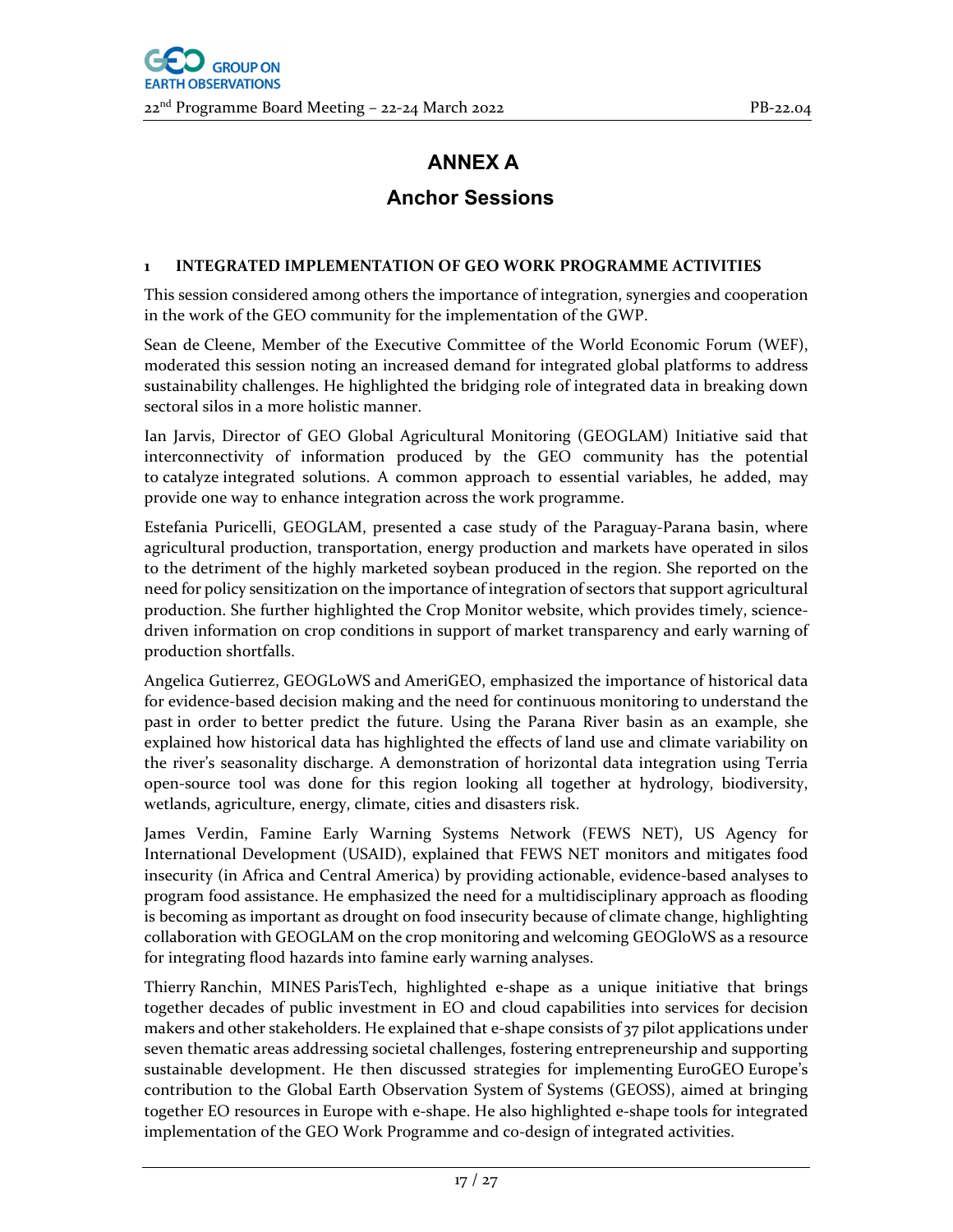#### Key points:

- Need for further integration across the GEO Work Programme to fully unlock the power of EO to address complex interlinked challenges;
- Connections between the SDGs, climate adaptation, DRR, and urban goals and targets should take advantage of synergistic relations, limit possible trade‐offs and accelerate transformational change;
- Opportunity exists to access multiple government agencies through GEO Members.

# **2 CLIMATE ACTION**

The session built on the conversation initiated at the GEO Climate Policy and Finance Workshop in September 2021 and discussed ways in which EO can strengthen public and private spending decisions by governments, financial institutions and businesses for climate‐friendly investments.

Robert Bradburne, Deputy Chief Scientific Adviser, Department for Environment, Food and Rural Affairs (Defra), UK, moderated the session, highlighting the emphasis of UNFCCC COP26 on financing for climate adaptation, mitigation and resilience building.

Richard Spinrad, Administrator, National Oceanic and Atmospheric Administration (NOAA), US, presented the role and climate‐related activities of the US utilizing EO with a whole‐of‐ government approach and urged the GEO community to maintain focus on open sharing and delivering of data for climate action, highlighting the potential of the recently launched GEO report, "Greenhouse Gas (GHG) Monitoring from Space," to guide monitoring GHG emissions in preparation for the first Global Stocktake of the Paris Agreement in 2023.

Bobby Shackelton, Head of Geospatial, Bloomberg, discussed the potential of EO for managing climate risk, noting increasing use of geospatial data to relate physical locations of companies' activities with disaster risk forecasts. He reported that companies are interested in raw statistical data rather than maps to augment their reporting practices and market transparency.

Ania Maria Grobicki, Deputy Director of External Affairs, Green Climate Fund (GCF), presenting the GCF's investment in Climate Information and Early Warning Systems reported project financing of USD 1.8 billion with USD 2.2 billion co-financing. She urged the GEO community to support countries in their efforts to address historical data gaps in order to access climate financing. EO plays a critical role in de‐risking investments, and leveraging a better balance on private financing beyond adaptation, leading to a new paradigm shift in how to utilize finance.

Paul Desanker, Manager, UNFCCC Secretariat, provided an overview on supporting national climate action on adaptation through National Adaptation Plans (NAPs), which reduce vulnerability to impacts of climate change and help coordination activities in the country. He highlighted efforts to move towards a more systems approach by optimizing how countries address climate change by investing in pre‐emptive actions and addressing loss and damage after the fact. He noted that during UNFCCC COP26, Parties established the Glasgow Dialogues to discuss arrangements for funding activities to avert, minimize and address loss and damage. COP26 also established a new 2‐year work programme aiming to review the Global Goal on Adaptation through the Global Stocktake and facilitating the establishment of robust M&E systems, monitoring progress on NAPs.

Desanker concluded by pointing to other opportunities to support adaptation through the Open NAP initiative, which is designed to support Least Developed Countries (LDCs), Small Island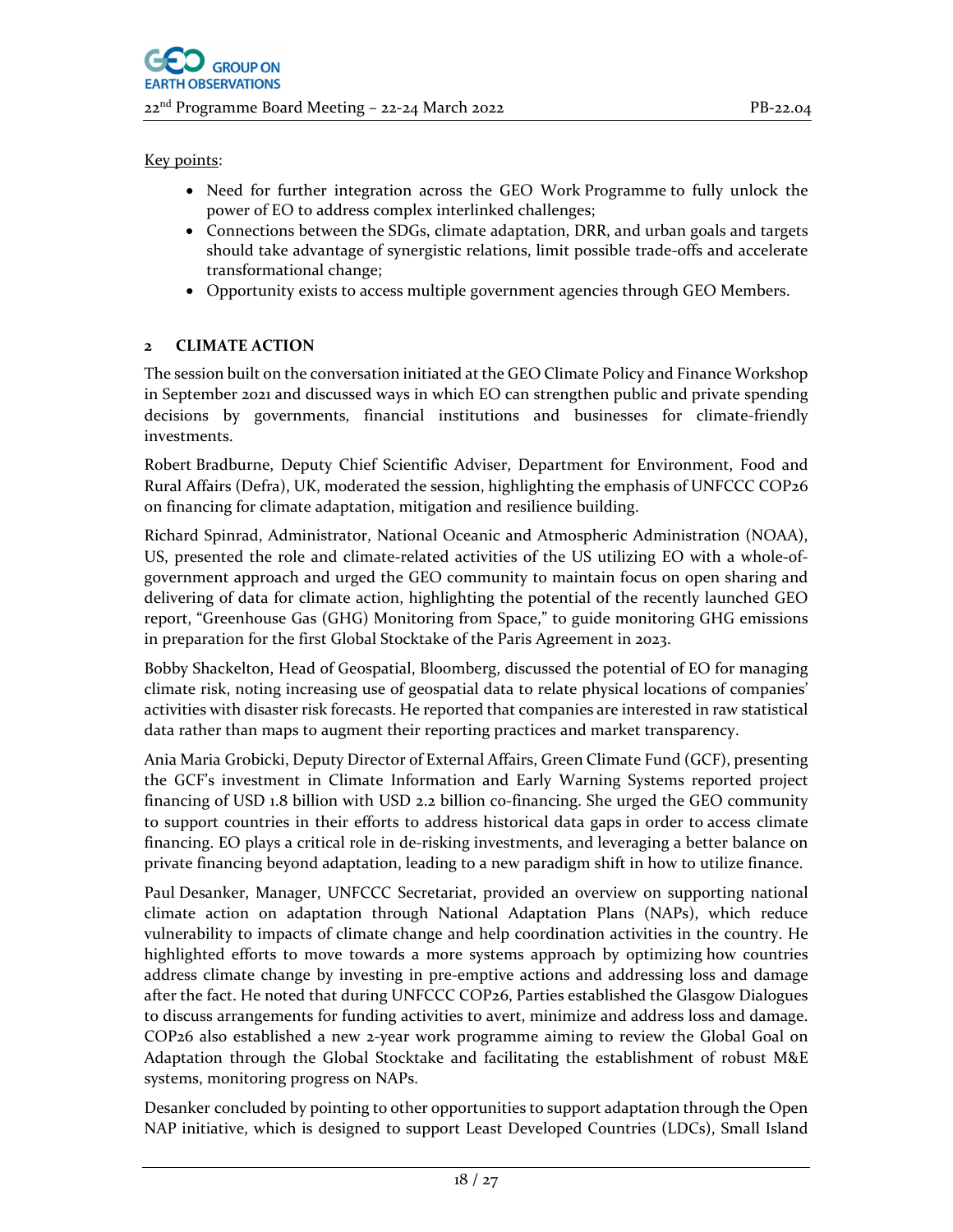Developing States (SIDS) and other developing countries in producing comprehensive NAPs, building on the best available science, data and stools. He invited the GEO community to support vulnerability and risk assessments for specific countries.

Lorena Santamaria, Senior Programme Officer, WMO, noted that in many parts of the world, particularly in SIDS and LDCs, the lack of observations is often tied to the lack of local resources to pay for them. As a way of responding to the growing demand for weather and climate data, Santamaria then highlighted three groundbreaking initiatives approved by the WMO Congress in October 2021: the Global Basic Observing Network (GBON); the Systematic Observations Financing Facility (SOFF); and the new Unified Data Policy. She explained that: GBON is designed to address observational coverage gaps; and SOFF would provide financial and technical assistance to SIDS and LDCs and focus on long‐term generation and international exchange of basic surface‐based observations.

Questions centered on how to access the best resolution imagery to make sure the best decisions are taken. On ways in which the GEO community can contribute to the Glasgow Dialogue, Desanker noted the need to support vulnerable communities to measure the degree of risk and the time it would take to recover from climate-related damage. Among areas of prioritization of climate actions, panelists highlighted: resilience building in SIDS, awareness and training on how to use GEO data, and supporting LDCs to develop climate change rationale for project development.

Key points:

- EO can be used to strengthen spending decisions by governments and international financial institutions on climate‐friendly investments in context of Paris Agreement;
- EO and other geographic sensors can help augment reporting practices and provide market transparency without requiring companies to measure climate-related risks;
- $\bullet$  Financial decision makers are looking for new insights; GEO + technology can influence what, and how, climate is measured;
- GEO community invited to provide baseline data for climate investors on all sectors, to support project pipelines, investments, vulnerability and risk assessments for specific countries, building on regional and global scientific efforts.

## **3 CLIMATE AND OCEAN**

This session investigated GEO Work Programme activities that are well positioned to provide inputs to country efforts to develop ocean/marine‐conscious climate action, with particular focus on climate adaptation measures.

Maree Wilson, Branch Head, National Earth and Marine Observations, Geoscience, Australia moderated the session.

Reflecting on COP26, Peter Thomson, UN Secretary‐General's Special Envoy for the Ocean, expressed "mixed feelings", but satisfaction with the outcome on the ocean-climate-nexus front, which he said could be claimed as "a lasting legacy from COP26." However, he noted disappointment with the last-minute watering down of the phaseout of coal. Pointing to the need for trillions of dollars to secure the ocean, he affirmed that only "through accurate and coordinated global observation will we obtain the science we need for the ocean we want."

Julian Barbière, Head of Marine Policy and Regional Coordination Section, Intergovernmental Oceanographic Commission of UNESCO, highlighted the UN Decade of Ocean Science for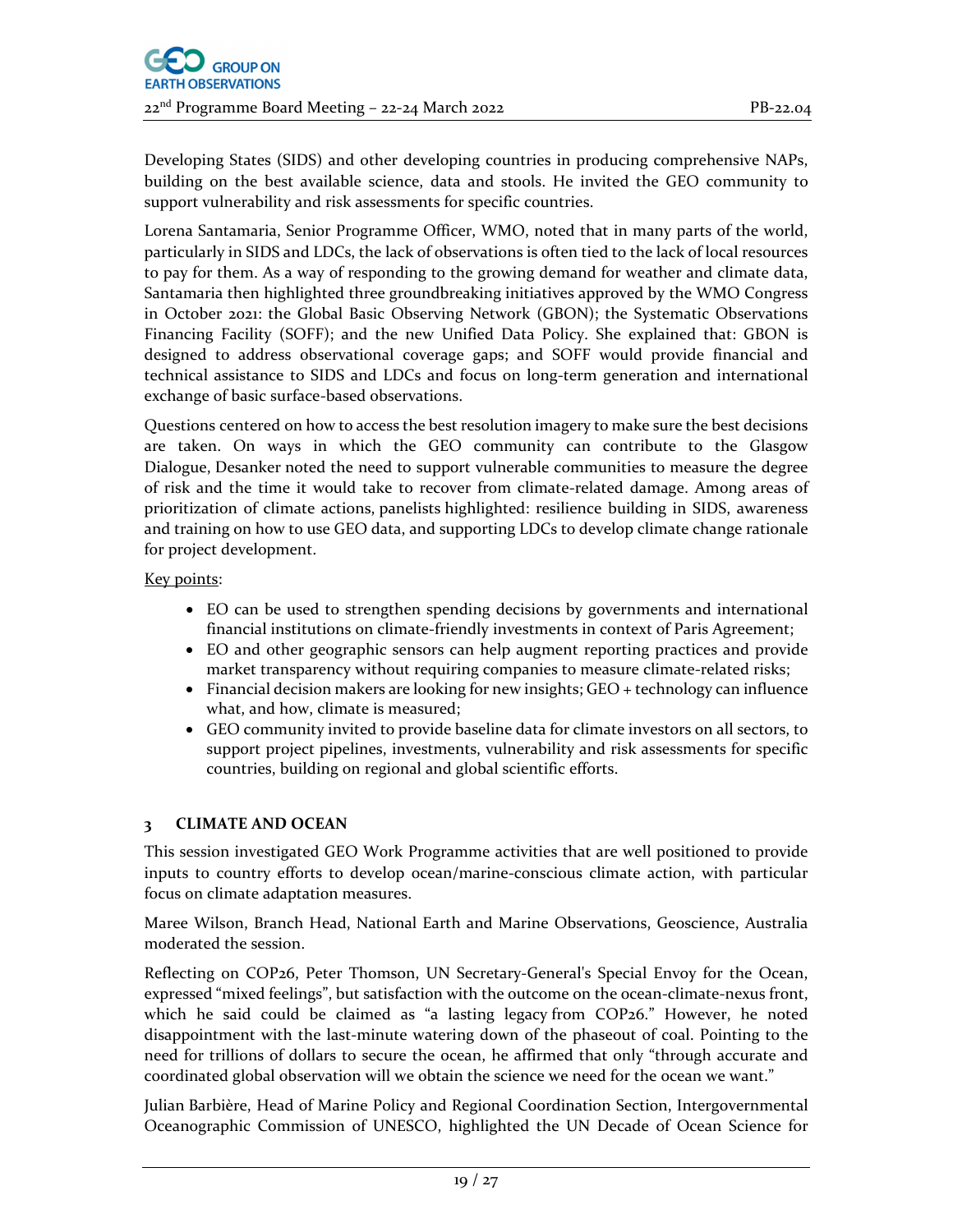Sustainable Development (2021-2030), which is centered on building the science-policy interface to help countries achieve the SDGs, especially on ocean health, as well as providing sound science needed to inform global climate policy frameworks, including the UNFCCC. On the ocean‐climate nexus within the decade, he noted that it is designed to address key knowledge gaps and provide opportunities for including ocean solutions in NDCs. He mentioned the deep ocean as one of the priorities in terms of understanding the climate services it provides.

Joanna Post, Programme Officer, UNFCCC Secretariat, presented on climate and ocean in the UNFCCC process, noting that although the ocean is part of the climate system and is a driver of the climate system, it has been largely ignored in the UNFCCC policy process until recently. She underlined the importance of observation of ocean and coastal zones, and the need to strengthen observation and science to offer solutions and stimulate effective climate action. Post said efforts are ongoing to strengthen ocean action across the board within the UNFCCC, highlighting that for instance, the Glasgow Climate Pact recognized the importance of ensuring the integrity of all ecosystems, including the ocean, and invites UNFCCC workstreams and constituted bodies to integrate the ocean under their work.

Laura David, Professor and Director, Marine Science Institute, University of the Philippines, presented on the GEO Blue Planet Initiative and highlighted its work in supporting countries' NAPs under the UNFCCC process. She cited the example of the initiative's activities in her country, the Philippines, and explained that robust community ownership for climate action requires data at resolutions relevant to community scale; she also underlined that GEO Blue Planet assists countries like hers in identifying their priorities and provides technical support for incorporating the ocean into NAPs.

Rosamond Bing, CEO, Ministry of Lands and Natural Resources, Tonga reported on the consultative dialogues of the Pacific Island Countries and Territories (PICTs) representatives on improving the use of Earth and marine observation technology for national and regional sustainable development. This, she reported, catalyzed the decision to form the Digital Earth Pacific, a regional programme that makes satellite data available to inform policy and action at all levels.

During the subsequent discussion, panelists discussed knowledge gaps on some areas of the ocean and reported discrepancies in EO capacity between different regions. They further noted the need to focus more on the open sea for mitigation, which is a larger carbon sink than on inshore areas, while coastal zones are critical for adaptation efforts. Discussing ways of involving citizens, they noted the need to align adaptation to traditional knowledge systems and proposed promoting the useability of EO to support solutions to Earth's challenges.

## Key points:

- Accurate and coordinated global observations are critical to support action on oceans;
- Regarding the 10 Ocean climate challenges of the UN Decade for Ocean Science, the role of the GEO community should be on providing access to data to monitor current status, long-term risks and develop adaptive capacities, focusing on the different scales of application and adaptation;
- The Ocean-climate nexus can help identify opportunities for including ocean solutions in Nationally Determined Contributions to the Paris Agreement;
- The link between Climate and Ocean communities on a policy/UNFCCC level could be strengthened through a framework across the two areas. With the further recognition of the ocean‐climate dialogue at COP26, there was the ask for national governments to start collaborating across departments, and develop a strong scientific basis;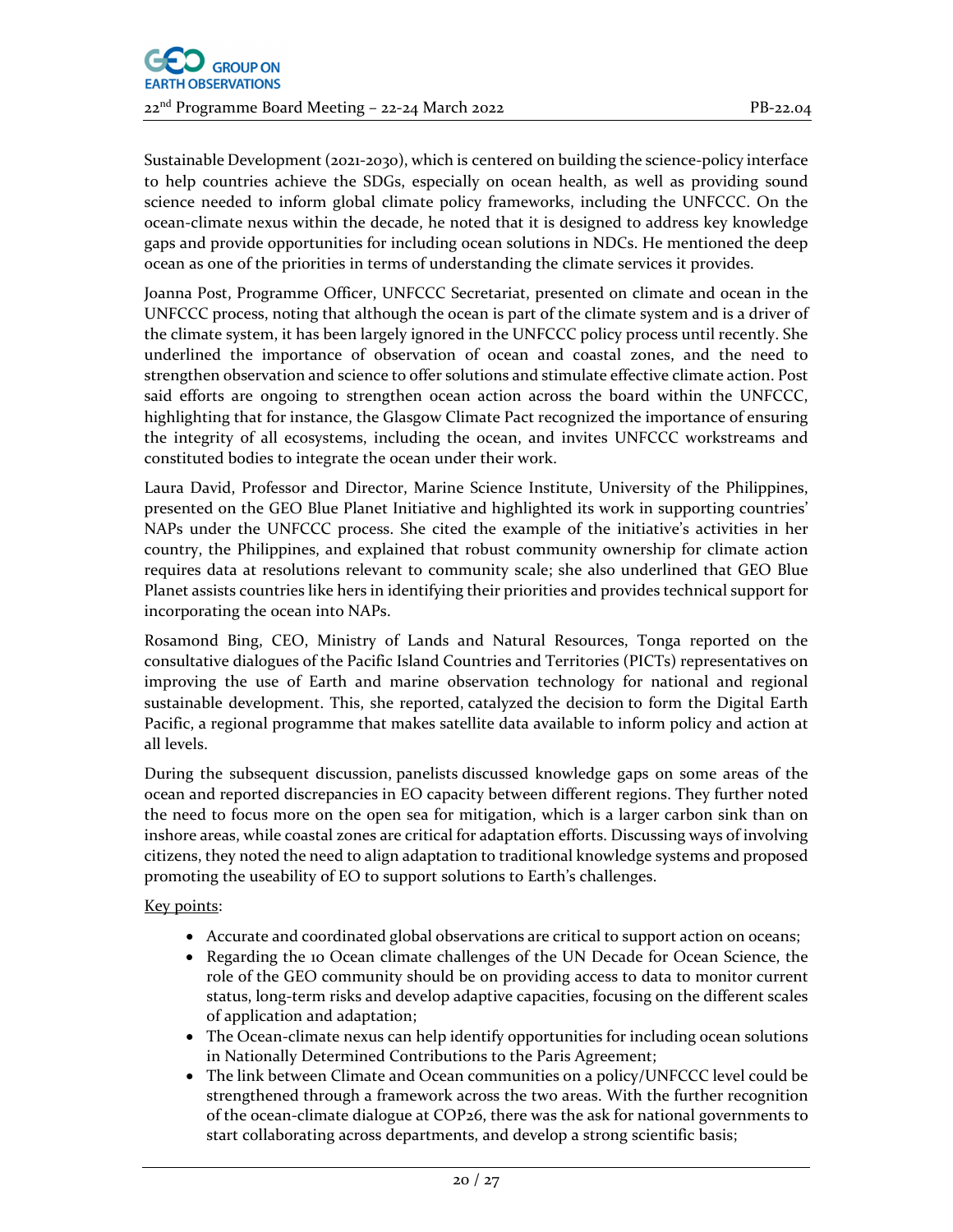- PICTs need EO to assess climate change risks, especially sea level rise and extreme rainfall events;
- GEO Blue Planet has potential role in supporting NAPs as well as blue carbon mapping for NDCs, and UN Decade of Ocean Science.

## **4 RESILIENT CITIES AND HUMAN SETTLEMENTS**

Graham Alabaster, Chief, Geneva Office, UN‐Habitat, provided an overview of his organization's work on cities, highlighting synergies with the New Urban Agenda, the SDGs and GEO's work. He identified the Earth Observations Toolkit for Sustainable Cities and Human Settlements as an example of collaboration between UN‐Habitat, GEO and the EO4SDG initiative from the GEO Work Programme.

Thuraya Al Hashimi, Executive Director, Digital Data Enabling Sector, Federal Competitiveness and Statistics Centre, Abu Dhabi, United Arab Emirates, presented on geospatial practices for sustainable development in her country. She cited the example of calculating national indicators with geospatial intelligence, such as using electricity and water meters as an input for estimating the population.

Shushanik Asmaryan, Center for Ecological‐Noosphere Studies, Armenia, reported in situ measurements using unmanned aerial vehicles to assess Land Surface Temperatures, and pollution in Yerevan City. Asmaryan presented on planting of green walls in the form of vines and creepers, as a nature-based solution (NBS), aimed at safeguarding the health of children in over 160 kindergartens exposed to traffic‐related pollution and extreme heat.

Cascade Tuholske, EO4Health, Columbia University, US, noted that urban extreme heat severely harms human health and wellbeing. He discussed conclusions of a study on air temperature and humidity data from 1983‐2016, showing that global urban extreme heat exposure increased 200% from 1983 to 2016.

Nazmul Huq, Head, Resilient Development Program, ICLEI World Secretariat, Bonn, Germany discussed ICLEI's global support to local and regional governments though among others, the Green Climate Cities program which provides guidance on analyzing, acting and accelerating integrated climate action. He further reported on support for a unified reporting system to support local climate action.

During the ensuing discussions, a question centered on whether ICLEI proposes specific global datasets/tools, offered by the GEO community, to its cities. In response, Huq explained that the preference was for cities to use updated global datasets as far as possible. Another question related to the role of EO in anticipating hazard prone areas in urban settlements. A call was made for easy messaging and boiling down information so that it could be absorbed easily, as well as considering the full urban/rural continuum to ensure that smaller settlements receive requisite information. Key identified priorities included the need for: a bottom-up solution space tied to local community development; common language and tools; adapting technologies and some of the solutions; and supporting and developing mechanisms like ICLEI.

The next step is to set up the Resilient Cities and Human Settlements Working Group (RCHS WG) for the 4th engagement priority. This will include existing members of the Urban Resilience Sub Group and other invited parties. The goal is to develop the Terms of Reference to incorporate aspects from this session, as well as include feedback from the engagement plan presented to the GEO Programme Board and Executive Committee respectively.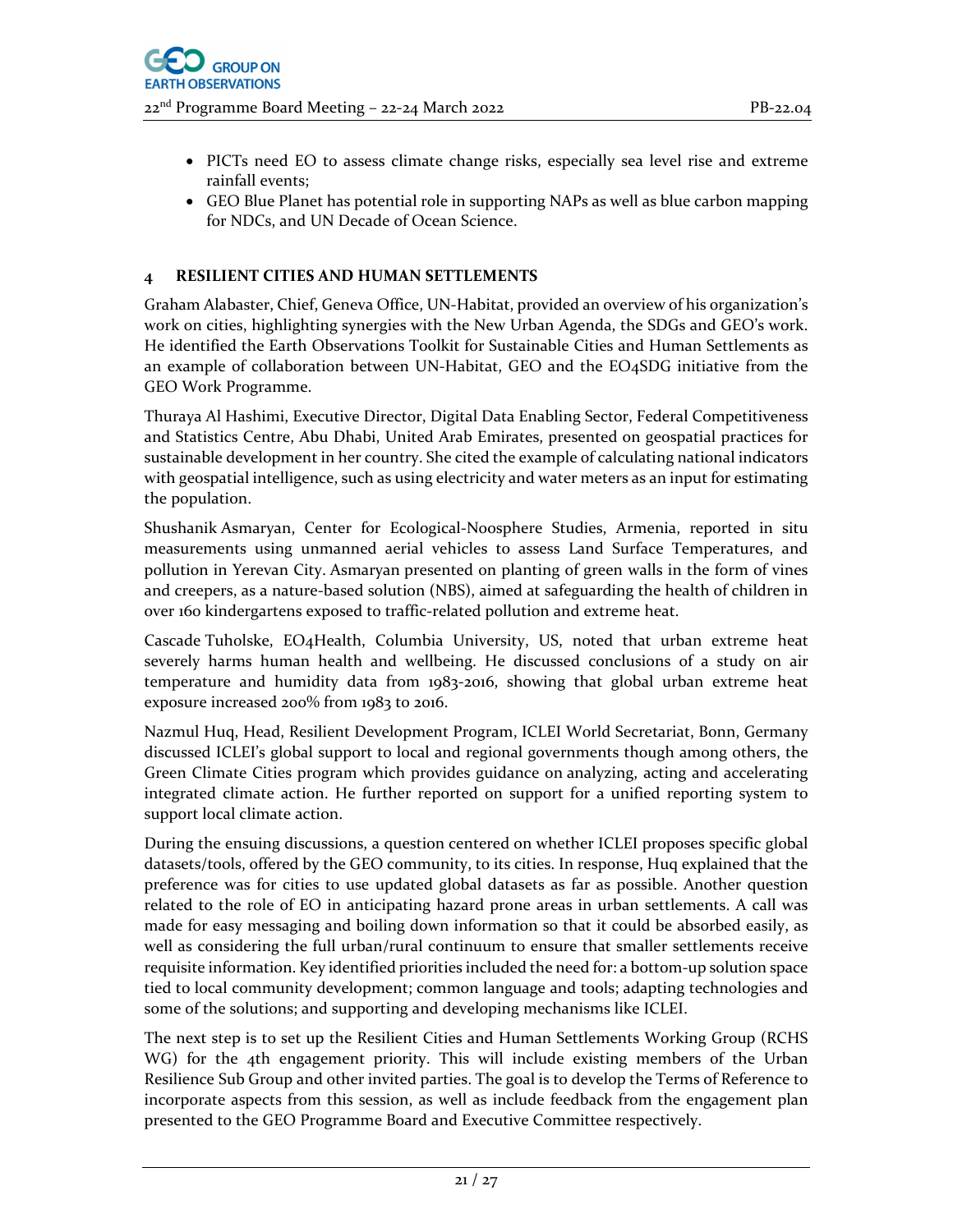#### Key points:

- Not all activities presented are in the GEO Work Programme. With the 4th engagement priority newly approved, there is an opportunity to build on the existing engagement plan for resilient cities and human settlements to incorporate some of these activities, while at the same time increasing links with other engagement priorities;
- The implementation of the SDGs are a cross sector collaboration, which includes the public and private sectors, civil society, NGOs and international organizations;
- GEO has particularly been a strong collaborator for urban activities through the EO4SDG (Earth observation for SDGs), Human Planet Initiative, Global Urban Observations Initiative as well as CEOS (Committee on Earth Observation Satellites);
- Earth Observations Toolkit for Sustainable Cities and Human Settlements as an example of collaboration between UN‐Habitat, GEO and the EO4SDG Initiative.

## **5 NATURE BASED SOLUTIONS (NBS)**

This session put a spotlight on GEO's work on NBS to address societal challenges and mitigate ongoing environmental crises.

Moderator Daniel Juhn, Vice President, Moore Center for Science, Conservation International set the scene, noting that, NBS is established in among others, indigenous and ecosystem approaches of environmental restoration.

Elizabeth Maruma Mrema, CBD Executive Secretary, emphasized the need to apply EO to inform NBS and address the interconnected crises of climate change and biodiversity loss. She highlighted opportunities for the GEO community to contribute to the post-2020 global biodiversity framework discussions, as a provider of high‐quality geospatial data that is required to improve data critical for NBS and for monitoring targets and goals of the framework.

Titus Letaapo, Co-founder, GEO Indigenous Alliance, and Managing Director, Sarara Foundation, said NBS that have been part of indigenous community practices have been eroded over time due to loss of cultural practices. He reported on his organization's work among rangeland communities of northern Kenya to revive practices such as rotational grazing, which allows rejuvenation of pastures; tree planting and reseeding of grasslands.

Maria Cecilia Londoño Murcia, Co‐Chair of GEO BON discussed the Essential Biodiversity Variables that were developed to capture data on biodiversity change useful for monitoring purposes and to guide decision making processes and investments. She reported the increasing use of EO in NBS planning and assessment processes.

Antje Hecheltjen, German Agency for International Cooperation (GIZ), discussed how the GEO Land Degradation Neutrality (GEO‐LDN) Initiative uses EO data to monitor the SDGs. Highlighting the linkages between the LDN and NBS concepts, she underlined that both aim to achieve healthy ecosystems, food security and human well‐being. She presented on GEO‐LDN's support to national and local actors through, inter alia, capacity development, data quality standards and data analytics. Hecheltjen highlighted the Land Use Planning for Land Degradation Neutrality tool which helps stakeholders in the land use sector to make more transparent and informed land use decisions by promoting participatory land use planning processes.

Timothy Max Wright, Conservation International, presented on accounting for nature under the Earth Observation for Ecosystem Accounting (EO4EA) Initiative. He explained that ecosystem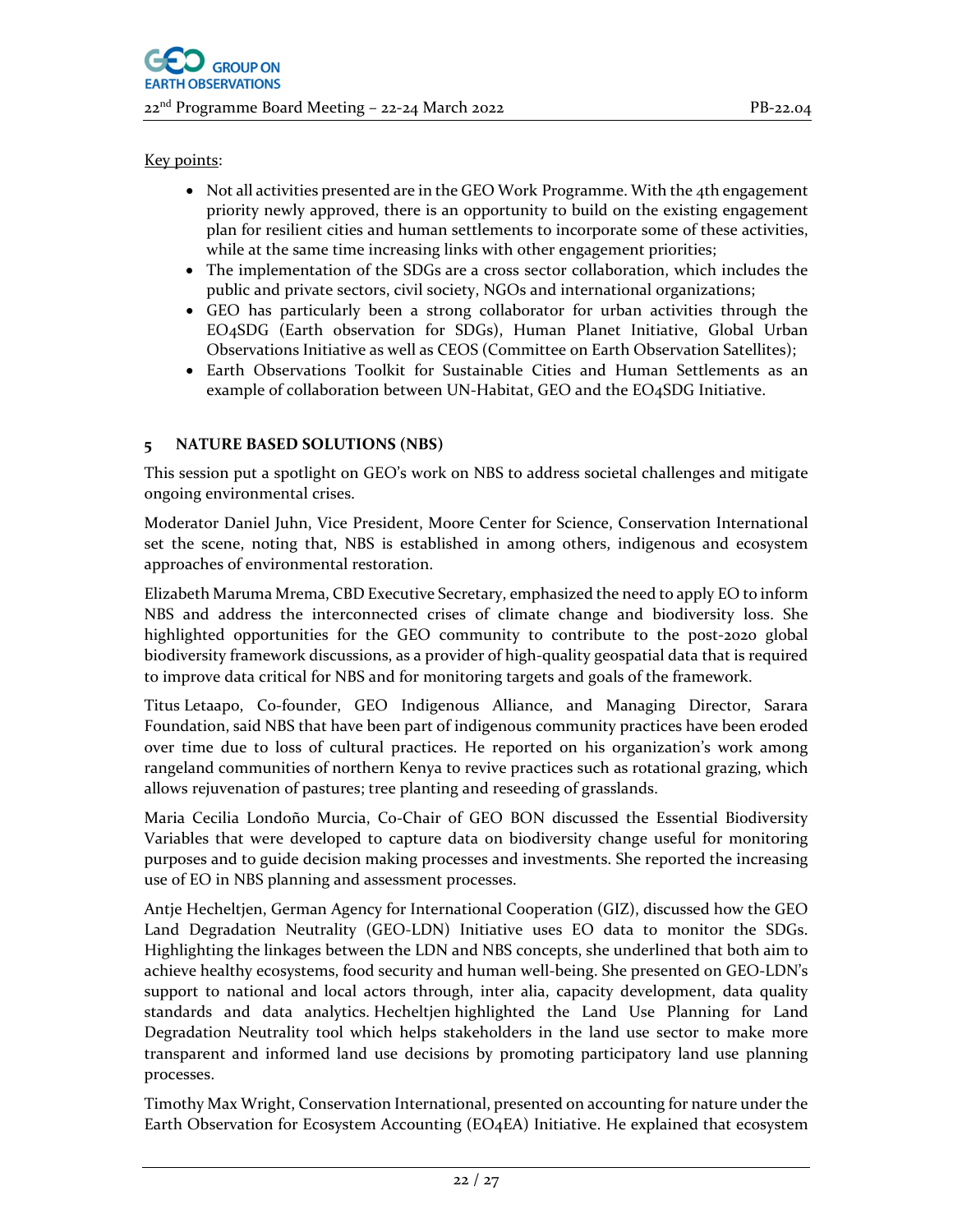accounting is a newly adopted standard by the UN Statistical Commission and is a standardized framework for linking the environment with society and the economy. He underlined that the EO4EA Initiative seeks to further develop the application of EO to support ecosystem accounting consistent with the standards and guidelines set out by the UN System of Environmental Economic Accounting (SEEA).

The Panel discussion centered on several issues including approaches required to gain community acceptance of NBS approaches such as setting aside land for conservation through national parks and reserves. NBS in an urban context was mentioned with green infrastructure cited as key for the movement of native species in the cities. Participants exchanged views on barriers and opportunities to accelerate NBS globally, and the role that the GEOBON could play in this. They called for synergistic approaches, harmonized data and interoperable tools to avoid duplicating efforts.

The value of ecosystem accounting for human well‐being was also addressed. Participants then considered research and development gaps and opportunities for the GEO community around data and knowledge interoperability. Other issues discussed included: integrating local and indigenous knowledge in EO; a federated approach consisting of "building blocks of harmonized datasets and interoperable tools and algorithms"; ecosystem accounting through a multilevel process; and how GEO can engage on a post 2020 biodiversity framework, and outputs to be shared with the CBD Secretariat.

Key points:

- Emphasis on need to apply Earth observations to inform NBS and help tackle the interconnected crises of climate change and biodiversity loss. (Elizabeth Maruma Mrema, Convention on Biological Diversity (CBD) Executive Secretary);
- Opportunities for GEO community to contribute to discussions on post-2020 global biodiversity framework, as providers of high‐quality geospatial data required to monitor the framework's targets and goals;
- Several potential links for collaboration across GEO Work Programme exist (e.g., GEO BON, EO4EA, GEO‐LDN, GEO Indigenous Alliance).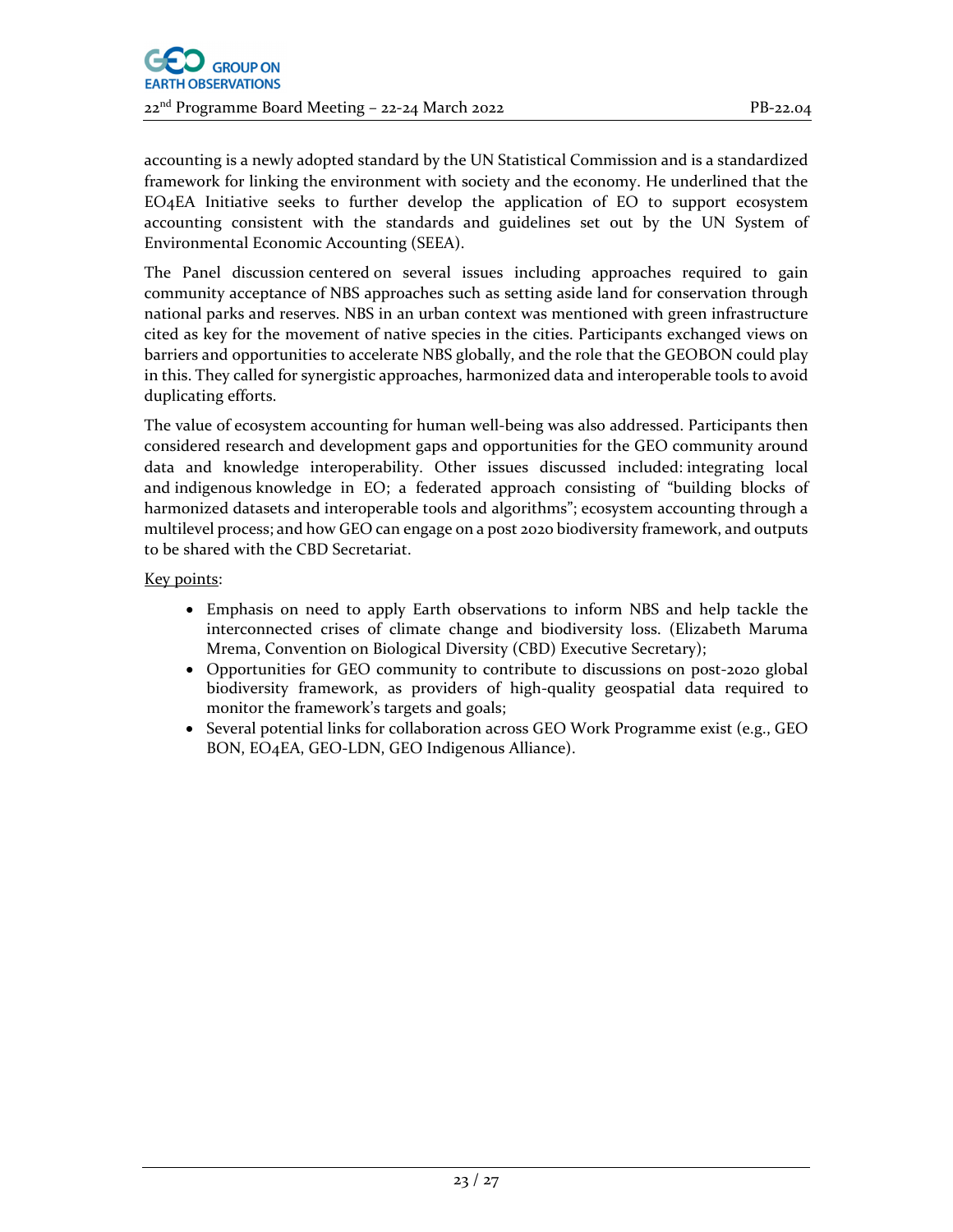# **ANNEX B**

# **Youth Track**

The Youth Track opened on Monday morning in a "town hall" format. Florian Franziskakis, GEO Secretariat, co-hosted the session, highlighting it as an occasion to bring together young people interested in EO and sustainable activities.

Welcoming participants to the meeting, Yana Gevorgyan emphasized the need for reliable environment information underpinned by EO. She highlighted the role of young people in transformational change in order to achieve the kind of future envisaged and the need to integrate young voices so that they are part of systematic agenda setting in GEO and to establish a community of practice.

Nathalie Pettorelli, Senior Scientist, Zoological Society of London, discussed equality, diversity and inclusion in the context of diversifying the GEO community by addressing barriers to inclusion. She highlighted the work of the GEO Equality, Diversity and Inclusion Subgroup, aimed at supporting GEO as an institution that provides a fair, supportive and encouraging networking environment. Pettorelli explained that generational diversity is one of the priorities of the subgroup as well as ensuring youth representation in the GEO activities.

In the subsequent discussions moderated by Francis Omondi, New Partnership for Africa's Development/Africa Peer Review Mechanism (NEPAD/APRM) Kenya Secretariat, speakers considered how GEO is building leadership and advocacy within its work, engaging with different GEO communities including the private sector and the possibility of internships with them supported by GEO.

# **1 CROSS‐REGIONAL DIALOGUE BETWEEN THE AMERICAS AND AFRICA**

On Wednesday, Teopista Nakalema, FAO, discussed the use of EO data to monitor deforestation in Uganda, using satellite tools such as Landsat and Sentinel‐2. Noting limited youth involvement in EO, she identified lack of capacity as a major reason for this. Nakalema called for capacity building, including through the GEO network, as well as the provision of youth networking opportunities. She highlighted the role of the Youth Track and called for it to be a regular event.

This was followed by an open discussion moderated by Gilberto Guevara, Puerto Rico Science, Technology & Research Trust, focusing on establishment of a youth community of practice within GEO. Participants suggested:

conducting human‐centered design studies to determine how people access EO and better understand the opportunities and challenges with accessing and using these data and services;

- using social media to highlight opportunities for youth within GEO;
- connecting the community of practice with GEO's thematic activities;
- leveraging on existing networks with active youth constituencies;
- involving youth in organizing events in order to bring in innovative ideas;
- tapping into mentorship from GEO communities to build capacity in the youth community of practice; and
- ensuring the community of practice is driven by youth.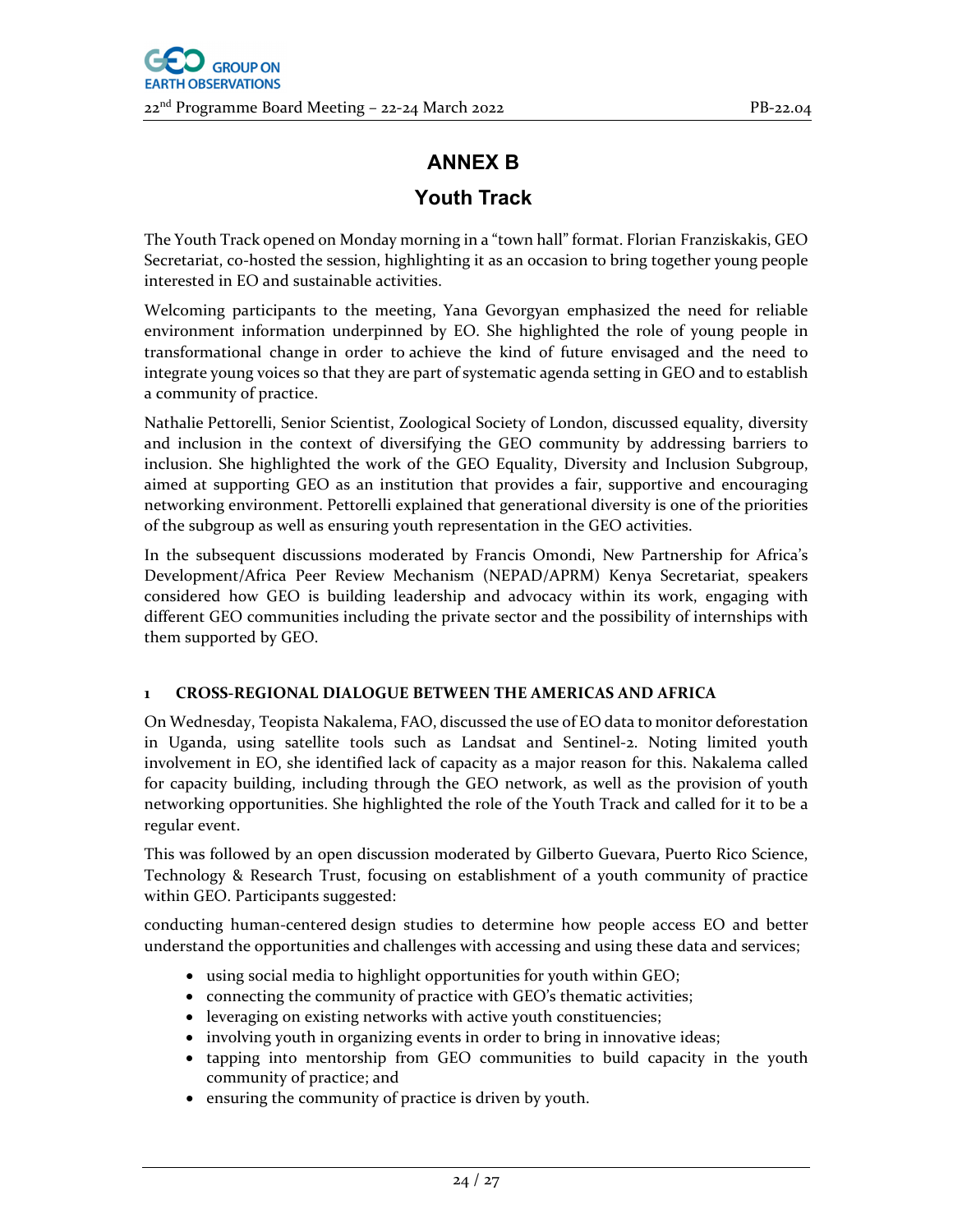Steven Ramage, GEO Secretariat, suggested that bringing the existing geospatial youth communities, notably young women, under a single EO youth banner via GEO could be very powerful and helpful for everyone. Yana Gevorgyan added that there are many opportunities for youth to learn and share experiences and knowledge around the world and urged for promoting linkages beyond the GEO community.

# **2 HOW CAN GEO BE MORE INCLUSIVE TO YOUNG PEOPLE?**

Liliana Castillo Villamor, Aberystwyth University presented the Amigro farming practice, which involves crop production using Artificial Intelligence, remote sensing data, EO and crowdsourced data from farming communities. She noted that a youth CoP has great potential for harnessing the abilities of youth in different sectors.

Amber Kremer, International Programs United States Geographical Survey, highlighted the Mapathon Peru, 2021, a project aimed at mapping the most vulnerable areas to disaster related events using PeruSAT‐1 imagery. She explained that the exercise, which was sponsored by 12 private and public organizations in the Americas, entailed five days of mapping, over 55 buildings were mapped and 23 students were selected to participate in the GeoPathways Program. She noted that the GeoPathways connects participants with professionals in their area of interest, develops knowledge and skills, conducts research using geospatial data and technologies and applies knowledge in 'real world' projects.

Son Do, University of Houston, US, introduced CERES Webb-app, a citizen science approach monitoring reservoir operation from space for poorly gauged reservoirs. He said the aim is to overcome the discrepancy in the number of recorded reservoirs between global and local data and address overlapping management, lack of incentives, and technical barriers that limit data sharing.

Alma Meyer and Kailey Mohammed, Brigham Young University, Utah, US, presented work on validating the GEOGloWS ECMWF Streamflow Services and application of these forecasts to create flood maps, predict reservoir levels, and forecast algae blooms.

Delali Kemeh, GEO Secretariat, moderated the open discussion after the presentations. Participants considered: the practical aspects of launching a GEO Youth CoP; how the GEO community can demonstrate willingness to engage young people; possible strategies beyond hackathons, such as social media; engagement opportunities such as showcase weeks for youth.

#### **3 CROSS‐REGIONAL DIALOGUE BETWEEN EUROPE, THE COMMONWEALTH OF INDEPENDENT STATES AND ASIA‐OCEANIA**

On Thursday, Delali Kemeh opened the dialogue, noting that young people have demonstrated their enthusiasm for the establishment of a GEO Youth CoP aimed at providing opportunities for mentorship, networking and experience sharing from the youth.

In a keynote address, Yan Liu, Chinese Academy of Sciences sharing her experience as a young scholar, working with GEO, said that working with experienced China GEO researchers has enabled her to refocus her own research questions. She also highlighted involvement in document translations, event organization, and research reporting. Presenting lessons learned while working on her research study on sustainable urban development, she said GEO provided unique connections between researchers and data users.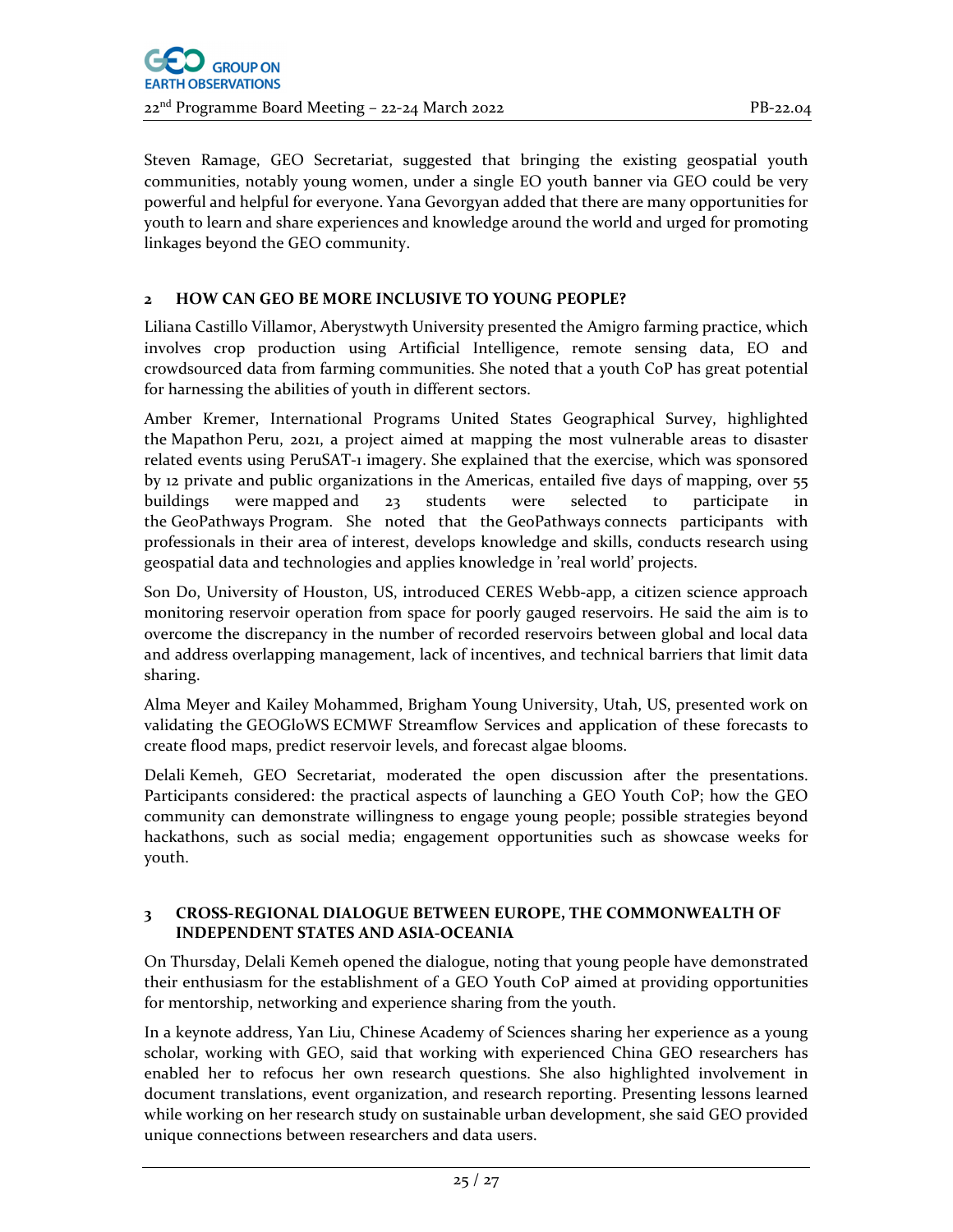During the open discussion moderator Mikhail Fernandes, UNEP urged youth to utilize UNEP's resources including training opportunities for youth.

Participants discussed among others benefits of working with senior and experienced GEO scientists for mentorship, and also noted the need for opportunities for youth involvement besides GEO Week and plenaries.

Shushanik Asmaryan and Lilit Sahakyan, Center for Ecological‐Noosphere Studies, National Academy of Sciences provided an Armenian perspective on attracting, engaging and transferring experience to young people. Lilit Sahakyan highlighted the center's activities based on multidisciplinary investigations in environment, ecology, food, and agriculture, applying innovative GIS and remote sensing technologies. She highlighted the diversity of the multigenerational CENS team, the convivial working atmosphere, active knowledge exchange, good infrastructure and opportunities for lifelong learning.

Shushanik Asmaryana highlighted various Europe and US funded projects which opened new opportunities for further development of research and innovation. She implored young people to "never stop dreaming," describing the world of GEO science as "a miracle," which fosters creativity and encompasses nature, the environment, space, technology and innovation, which can take them beyond the scope of knowledge and expand their imagination. She concluded by advising youth to act as a team, discover the path to success, adding the "hardest path has the fewest competitors."

## **4 WRAP‐UP AND LAUNCH OF THE COMMUNITY OF PRACTICE**

On Friday morning, Steven Ramage reflected on the Youth Track discussions over the week noting that it has helped bring together youth from around the world along with senior researchers, scientists and policy makers into a dialogue on the role of young people in GEO. Participants then gathered in breakout rooms to discuss: leveraging existing youth networks and links with GWP activities; promoting opportunities for internships and early career jobs under the GEO umbrella; and advancing youth inclusion in GEO events and highlighting their participation.

Nuraini Rahma Hanifa, U‐INSPIRE Alliance reported on discussions in the breakout group on leveraging existing youth networks and linkages with WGP Activities, and Regional GEOs. She highlighted suggestion to:

- 1. liaise with GEO DRR‐WG and Climate Change Working Group and to organize a hackathon to provide interested youth work on open data;
- 2. develop mentorship internships using the model of Women in GIS Uganda in diverse areas including geography, environment, water, agriculture, sanitation and health; and
- 3. involving youth engagement in addressing challenges of communities and to support enhancing community resilience.

Alex Mckee, Geospatial UK, reported from the breakout on promoting opportunities for internships and early career jobs under the GEO umbrella, highlighting a proposal to create a GEO Early Career Researcher Network to promote EO jobs and internships. Participants also suggested, among others, shorter-term internships and training platforms.

Paul Ngozi Ojukwu, National Space Research and Development Agency, Nigeria reported from the breakout on advancing youth inclusion and participation in GEO events highlighting